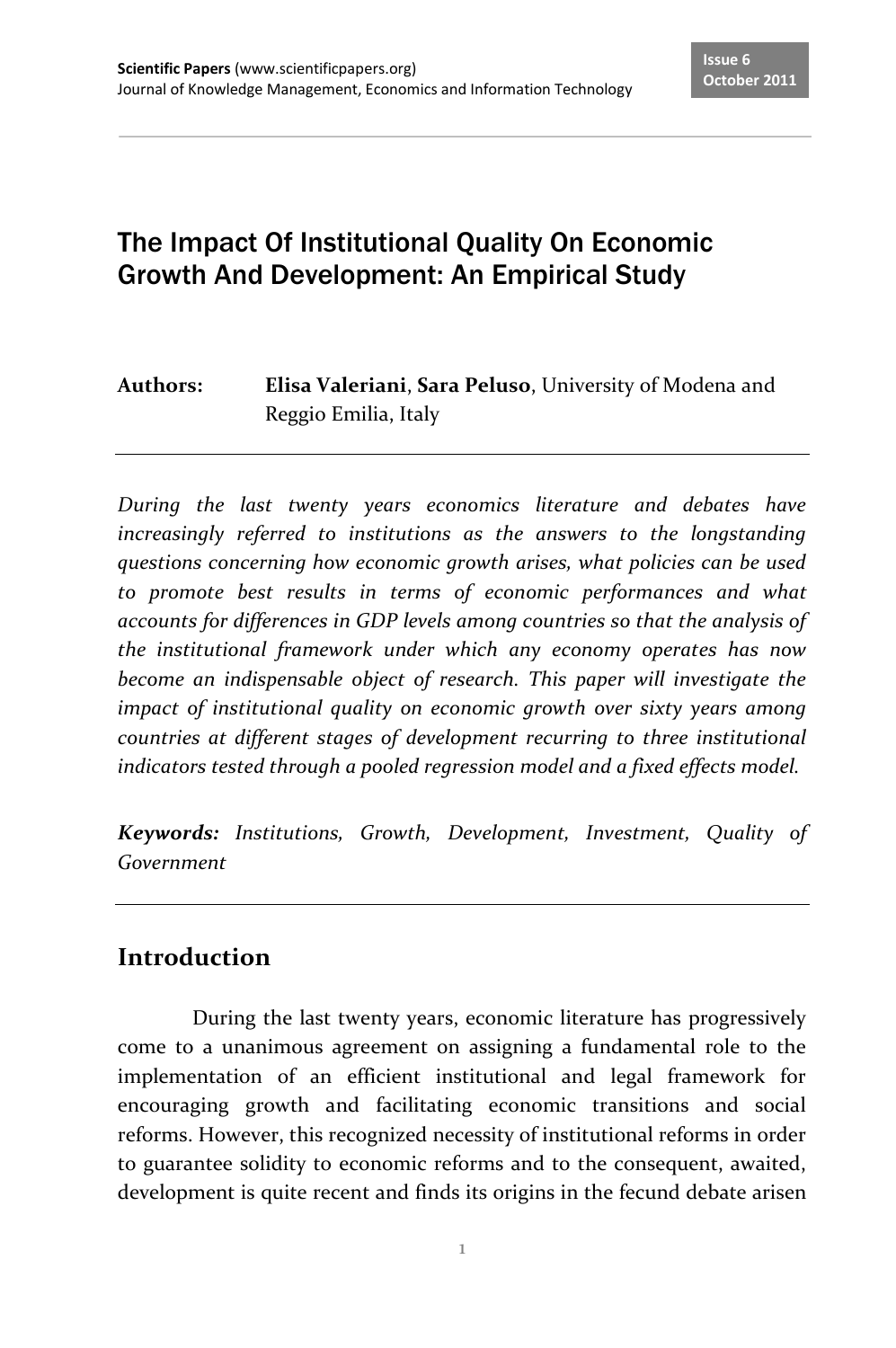after the emerging of weaknesses and criticalities embedded in the strategies and the actions of international organisms and financial systems, criticalities even more evident pursuant to the recent financial crisis.

As a result the World Bank has been forced to reconsider the efficacy of its own operate in developing countries and transition economies; this critical revision pattern is well represented by the works of J. Nellis<sup>1</sup>, who, even defending positive achievements of some programs, does not deny the existence of failures and the consequent need of rethinking the theoretical model: in this sense according to the author the most serious deficiency in the World Bank strategies was to find in the scarce attention paid by international organisms to support economic reforms through political and institutional mechanisms as for example the missed creation of a strong administrative system or legal apparatus able to sustain the economic transition. This new orientation pinpointing the causal nexus between institutional framework and economic growth is highlighted with the World Development Report 2002 "Building Institutions for Markets" focusing the attention on which institutions are essential to increase market development. As the "institutional issue" took a curtain call at new millennium's eve playing a leading role to pursue economic growth and development, a methodological problem concerning what the term "institutional" effectively meant soon showed up. Havrylyshyn and McGettigan<sup>2</sup> clearly express this sense of loss and confusion concerning the definition of "institutional framework". During the last decade economic literature has constantly dedicated attentions to the correlation between institutions and growth generating heterogeneous branches of research<sup>3</sup> but

 $\overline{\phantom{a}}$ 

<sup>&</sup>lt;sup>1</sup> Nellis, J. (1999) "Time to Rethink Privatization in Transition Economies?, IFC, Discussion Paper.

<sup>2</sup> O. Havrylyshyn e D. McGettigan, 1999, "Privatization in Transition Countries: A Sampling of the Literature", IMF Working Paper No. 6/99op.

<sup>&</sup>lt;sup>3</sup> Among all, the most relevant may be summarized in five groups according to the elements taken into account:

a) deterministic approach: numerous studies have noticed significant correlations between geological, ecological, geographical and historical characteristics and economic performances showing a sort of pessimistic view embedded with determinism as the characteristics analyzed cannot be changed, for close examination see: Diamond, 1997, "Guns germs and steel: fates of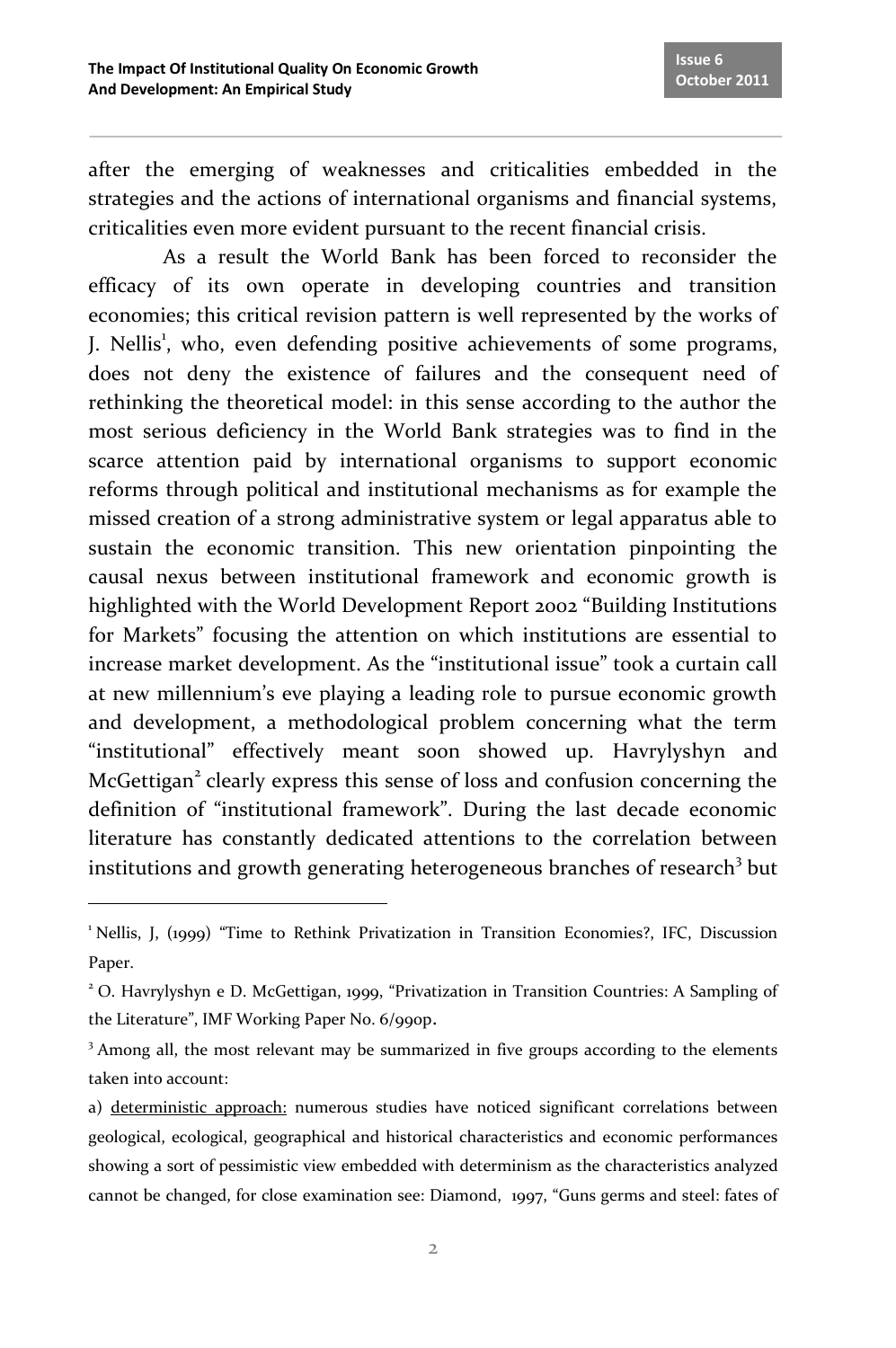<u>.</u>

human societies", Gallup, Sachs e Mellinger 1999, "Geography and Economic Development"; Hall e Jones, 1999, "Why do some countries produce so much more output than others?", Diamond, 2004, "Collapse: how societies choose to fail or succeed, Engerman, Sokolof, 1997,"Factor Endowments, Institutions and differential paths of growth among new world economies: a view from economic historians of the United States", Acemoglu, Johnson, Robinson 2002, " Reversal of Fortune: geography and institutions in the making of the modern world income distribution", Engerman e Sokoloff, 2002, "Factor endowments in equity and paths of development among new world economies", La Porta et al. 1999, "The quality of government", Acemoglu, Johnson, Robinson 2001, "The colonial origins of comparative development: an empirical investigation", Hoff 2003, "Paths of institutional development: a view from economic history";

b) liberal and authoritarian institutions: some studies concentrated on the level of freedom institutions should offer to favor growth. Barro, for example, suggests that democracy increases growth when political liberties are weak but decreases it when some liberties already exist. Rodrik emphasizes the role of democracy in determining quality growth. La Porta et al. instead affirm that developing countries succeed in obtaining good economic performances under dictatorship and choose democracy only after. For more on the debate see: La Porta et al., 2004, "Do institutions cause growth?", Barro, 1999, "The terminance of economic growth: a crosscountry empirical study", p.61, Persson, 2005, " Forms of democracy, policy and economic development", Keefer, 2004, "What does political economy tell us about economic development-and vice versa?", Rodrik, 2001, "Development strategies for the 21st Century", Besley et al., 2005, "Political competition and economic performance: theory and evidence from the United States", Bardhan, 2005, "Scarcity, conflict and cooperation: essays in political and institutional economics of development", Islam, 2003, "Do more transparent governments govern better?", Rodrik and Waziarg, 2004, "Do democratic transitions produce bad economic outcomes?", Acemoglu, 2003, "Why not a political Coase theorem? Social conflict, commitment and politics".

c) formal and informal institutions: one of the usual frameworks to investigate the distinction between formal and informal institutions is given by contract management through rules or relationships. In informal institutions, transactions occur between two parts belonging to a same group based on linguistic, ethnic and cultural bonds and contracts are personal and implicit. When a contract is broken, other members may punish the one who broke it towards social sanctions. In formal institutions based on rules, contracts are protected by authorities with high cost in terms of legislation, regulation and application. The dialectic of this branch examines whether informal institutions are preferable to formal ones or vice versa. At this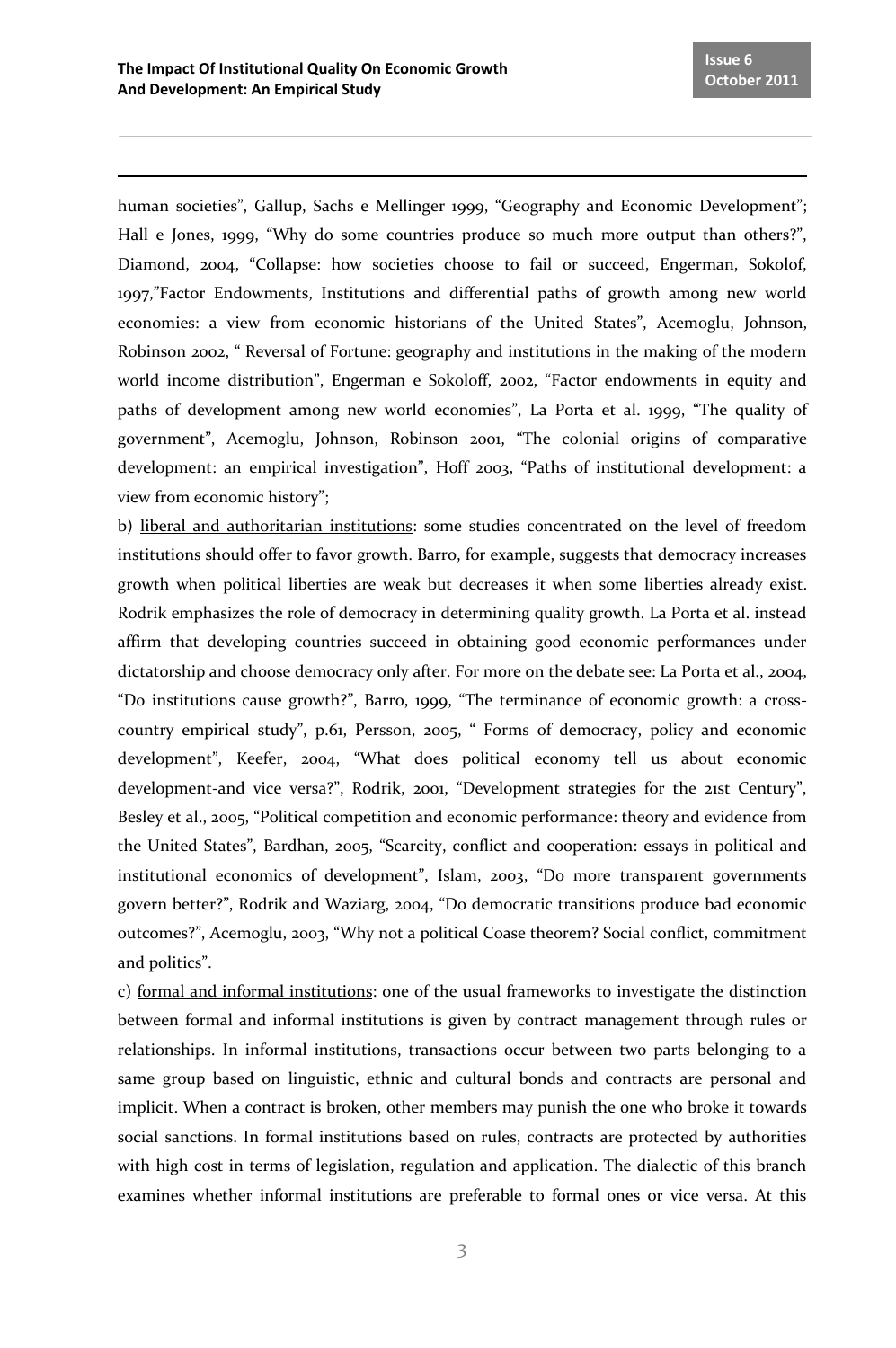l

regard see: De Soto, 2004, "Law and property outside the west: a few new ideas about fighting poverty", Rubin, 1994, "Growing a legal system in the post-communist economies", Berglof and Caessens, 2004, "Corporate governance and enforcement", Hay and Schleifer, 1998, "Private enforcement of public laws: a theory of legal reform", Li, 2003, "The benefits and costs of relation-based governance: an explanation of the East Asian miracle and crisis", Dixit, 2004, "Lawlessness and economics", Greif, 2004, "Impersonal exchange without impartial law: the community responsibilities system", Widner, 2000, "Are specialized courts the right approach to effective adjudication of commercial disputes in developing countries?", Ensminger, 1997, "Changing social norms: common property, bride wealth and clan exogamy".

d) institutional change: this orientation of studies focuses the attention on how institutional reforms affect economic performance. The problematic knot concerns the way the change must be conducted, whether fast and global or sequential and gradual. To draw an exhaustive panoramic consult: Aslund, 1995, "The keys of radical reforms", Murrel, 1992, "Evolutionary and radical approaches to reform", Heybey and Murrell, 1999, "The relationship between economic growth and the speed of liberalization", Pritchett, 2003, "A toy collection, a socialist star and a democratic dud?", Olson, 1982, "The rise and decline of nations", Williamson, 2000, "The New Institutional Economics: taking stock, looking ahead", Hsieh, 2000, "Bargaining over reform". World Bank in its World Development report all in all seems to support rapidity but not without prudence and caution.

e) institutions and governance: at the center of these studies there is a kind of assimilation between governance capacity and institutions as economic growth engine. Countries with unstable governance make economic agents act under uncertain conditions determining weak property right enforcement and protection and therefore they fail tempting to activate a constant growth process. For further information see: Olson et al., 1998, "Governance and growth: a simple hypothesis explaining cross-countries differences in productivity growth", Perotti, 1996, "Growth, income distribution and democracy: what the data say", Kaufman and Kraay,2007, "Governance Indicators: Where are we, where should we be going?".

f) institutions and social conflict: another interesting institutional approach proposed by Rodrick proceeds from the results performed by different economies after the Second World War. The countries that registered better economic results had previously succeeded in elaborating more efficient institutions at internal social conflict management, each of them according to its own model of development, implementing social and security policies, income distribution, law enforcement, democratic delegation, linguistic and ethnic melting. At this regard see: Rodrik, 1999, "Making openness work", 2007, "One economics, many recipes: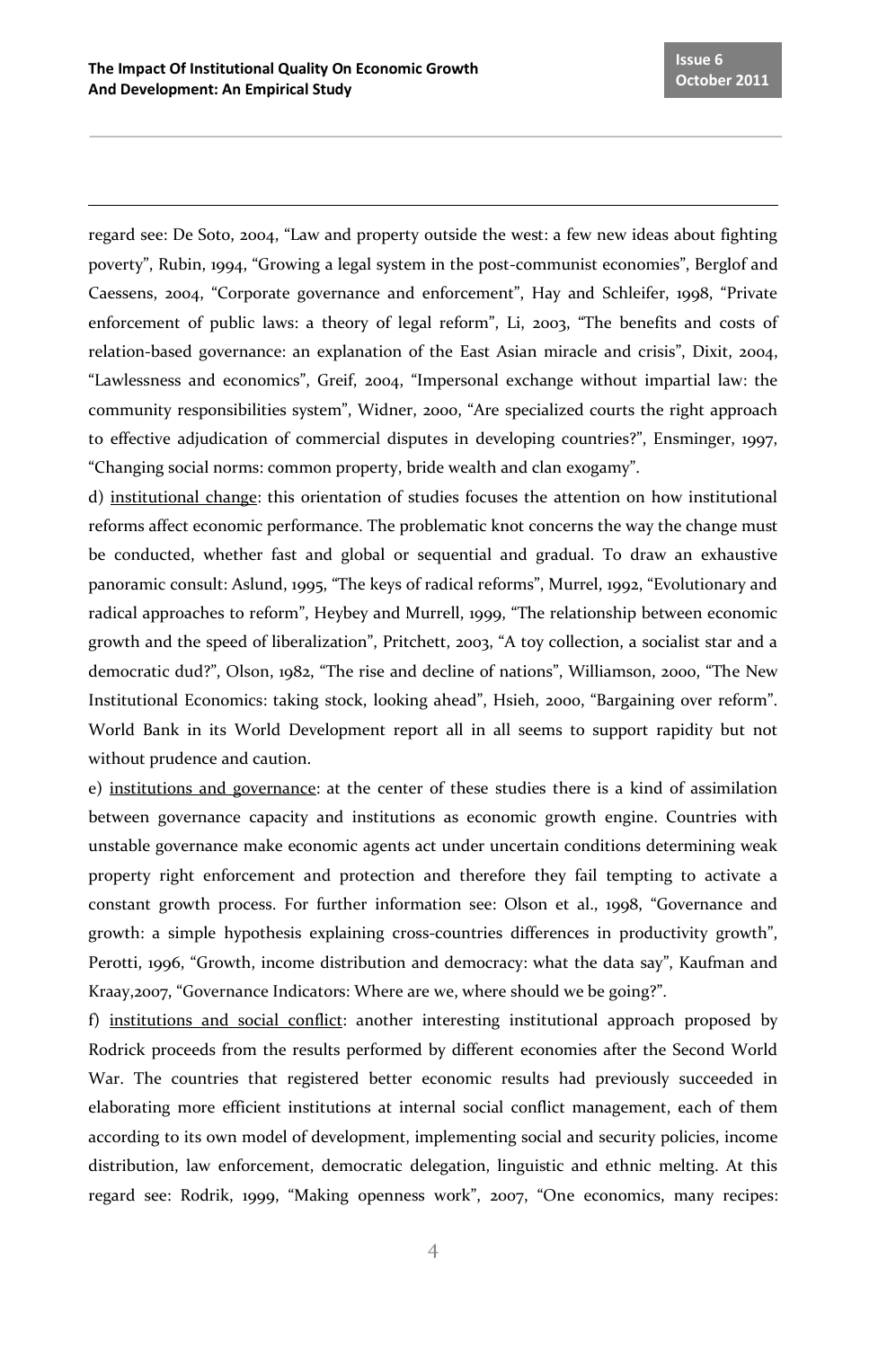<u>.</u>

there is still no possibility to find general consensus about "which" and "how many" institutions do influence economic growth<sup>4</sup>. An even brief literature review can give an idea of how many cues institutional theories can offer to improve the comprehension and the analysis of economic dynamics at different levels of depth. In fact, these cues led growth theory and development economy to adopt new perspectives towards a paradigm change based on indispensability of institutions. A shift welcomed with enthusiasm by empirical research due to the countless inquiry possibilities to be profiled.

globalization, institutions and economic growth", 2010, "Development policy and development economics: an introduction".

g) institutions as social infrastructure: Jones and Hall highlighted the relationship between human capital, productivity and social infrastructure defined as the set of policies and institutions set by the government that determines the economic environment in which agents accumulate specialization, know-hows and capital and produce output. The process of accumulation depending on social infrastructure flows into production directly affecting economic growth. For this reason countries with weak institutions fail to perform as countries with stronger institutions. See: Jones and Hall, 1999, "Why do some countries produce so much more output per worker than others?", Acemoglu, 1995, "Reward structures and the Allocation of Talent".

<sup>4</sup> In order to understand the heterogeneity of the opinions about the institutional issue see also Chong and Calderon, 2000, who state that not only institutions encourage development but also development itself pushes the quality of institutions creating a vicious circle from low economic growth to low institutional quality and so even lower economic growth; also J.Hewko, 2002, reversing what La Porta et al. and Pistor et al. said before, affirms that direct foreign investments increase institutional and legal quality levels in a country introducing new habits and know-hows and asking state and local administrations for stronger efficiency. La Porta R, F. Lopez de Silanes, A. Shleifer and R Vishny, 1997, "Legal Determinants of External Finance", Journal Finance, vol.52, number 3 pag. 1131-1150; Pistor. K, M. Raiser and S. Gelfer, 2000, Law and Finance in Transition Economies, CID at Harvard University, Working paper number 49; Chong A. and C. Calderon, 2000, Causality and Feedback Between Institutional Measures and Economic Growth", Economics and Politics, vol. 12 number 1 pag. 69-81; Hewko J.,2002, Foreign Direct Investment - Does the Rule of Law Matter?, Working Paper number 26, Rule of Law Series, Canregie Endowment for International Peace.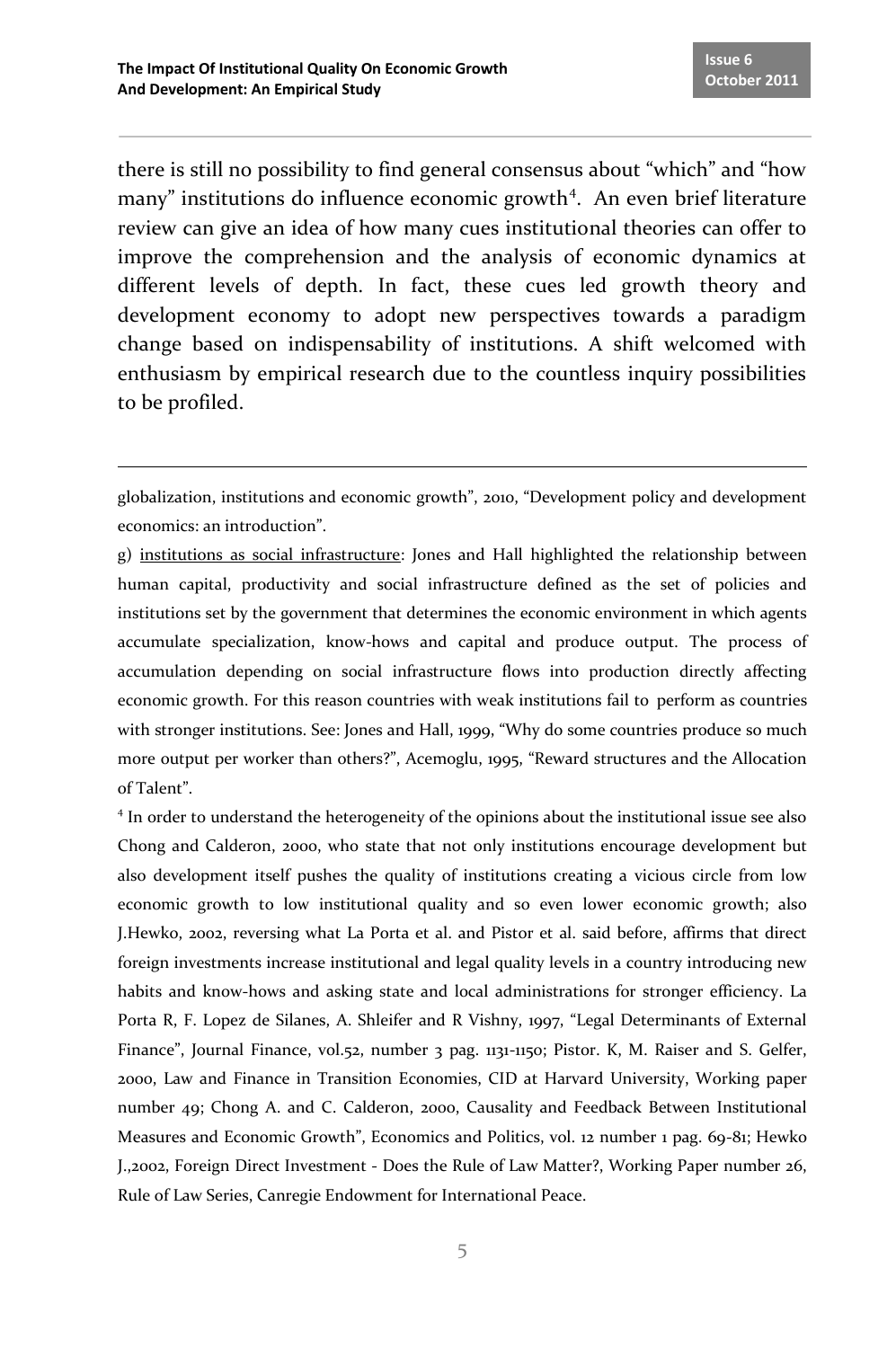However, experimental results, rather than offer a key to the reading of the relationship institutions/economic performance directly utilizable for the elaboration of an essential and general economic theory, ended up in creating a pure speculative contest, full of ambiguities, without a prevailing vision. The focalization failure on one hand resulted from the difficulty to define institutions themselves on the other hand has certainly been determined also by the hard choice concerning the unit of measure of institutions, that is institutional quality, from time to time referred to an unsustainable variety of factors ranging from social and cultural fields to historical and geographical plans. In addition to this, the greater availability of sources and data easily accessible at the present made the assortment of variables to pick even broader.

The only thing clear enough about institutions is that their role is not univocal for economic systems, in all historical contexts, in all countries. Their role fundamentally depends on the perception that individual have of the institutions themselves and on the interactions institutions enable between agents, on their comprehension and acceptance, on community rules and numerous other factors characterizing the social texture of a defined group of individuals. In fact, though multiple differences in terms of institutions subsist between Germany and United Kingdom, Taiwan and Hong Kong, each of these countries has anyway reached high income per capita levels. At this regard Rodrik states: "the *economies that have done well in the post-war period have all succeeded via their own particular brand of heterodox policies<sup>5</sup>* ". This indicates that no homogenous institutions exist for producing the same effects in different countries and different contexts. The thing is even more evident comparing institutions in Latin American countries which adopted similar laws and solutions obtaining extremely different economic performances<sup>6</sup>. Even if institutions are the same created for accomplishing the same objectives with identical formal rules, reinforcing mechanisms, behaviors and ideologies may create huge differences among the same economic system.

l

<sup>5</sup> Rodrik, 1999, "Making openness work".

 $6$  Nugent and Lin, (1995), "Institutions and Economic Development".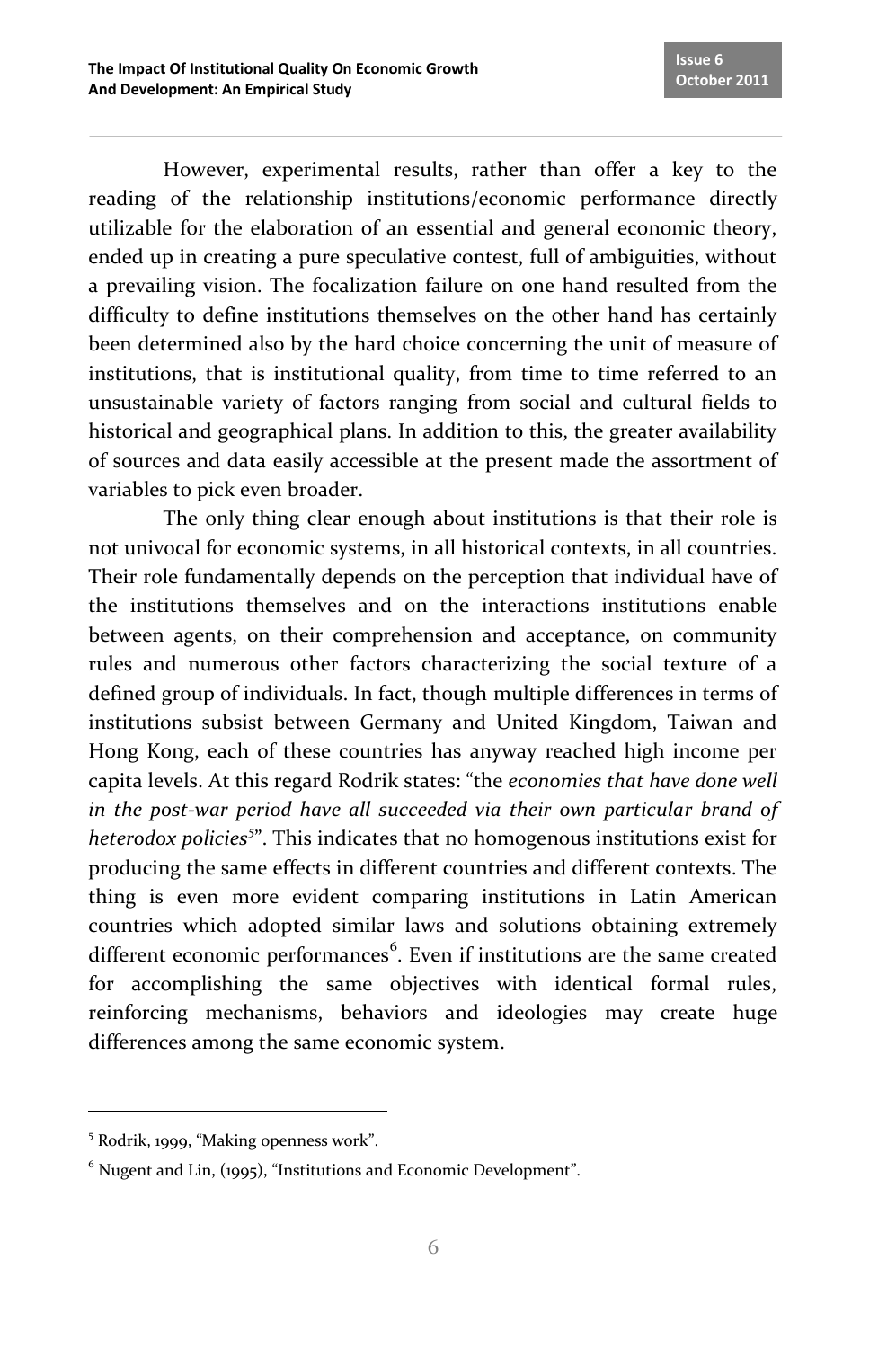Economic agents frame of action and the configuration of a certain economic system come from the combined action of all institutions present in the correspondent environment, past and present, formal and informal, self-generated or created and so on. It is not for chance that all institutional performance indicators used in empirical studies so far show a strong correlation in the first instance between them and then with growth rates. It seems to be quite useless nowadays emphasize the role of one or another variable aggregated to form the institutional quality measure if all de facto present positive correlations with growth and development rates. For this reason the paper proposed will focus the attention on the individuation of just few institutional variables essential to jointly synthetize an index of institutional quality not only as a measure of dotation in a country of a certain number of variables but above all as a parameter of capacity embedded in the institutional framework, that is economic capacity of variables to favor or disfavor jointly growth or development in a country.

According to this particular view, institutional quality may represent a valid analytical instrument to be applied generally to the interpretation of different economic realities, improving coordination, perspective consistency and conceptual solidity. In this sense, it has been chosen to synthetize the institutional quality parameter as function of just three representative variables, singularly detectable for each country and susceptible to policies, jointly considerable as a minimal structure of the institutional framework, influential on the economic system both in terms of growth and development.

## **Empirical testing**

The impact of institutional quality on economic growth at different stages of development has been tested on a panel data containing observations from 1950 to 2009 referring to 181 countries through a pooled regression model and a fixed effects model.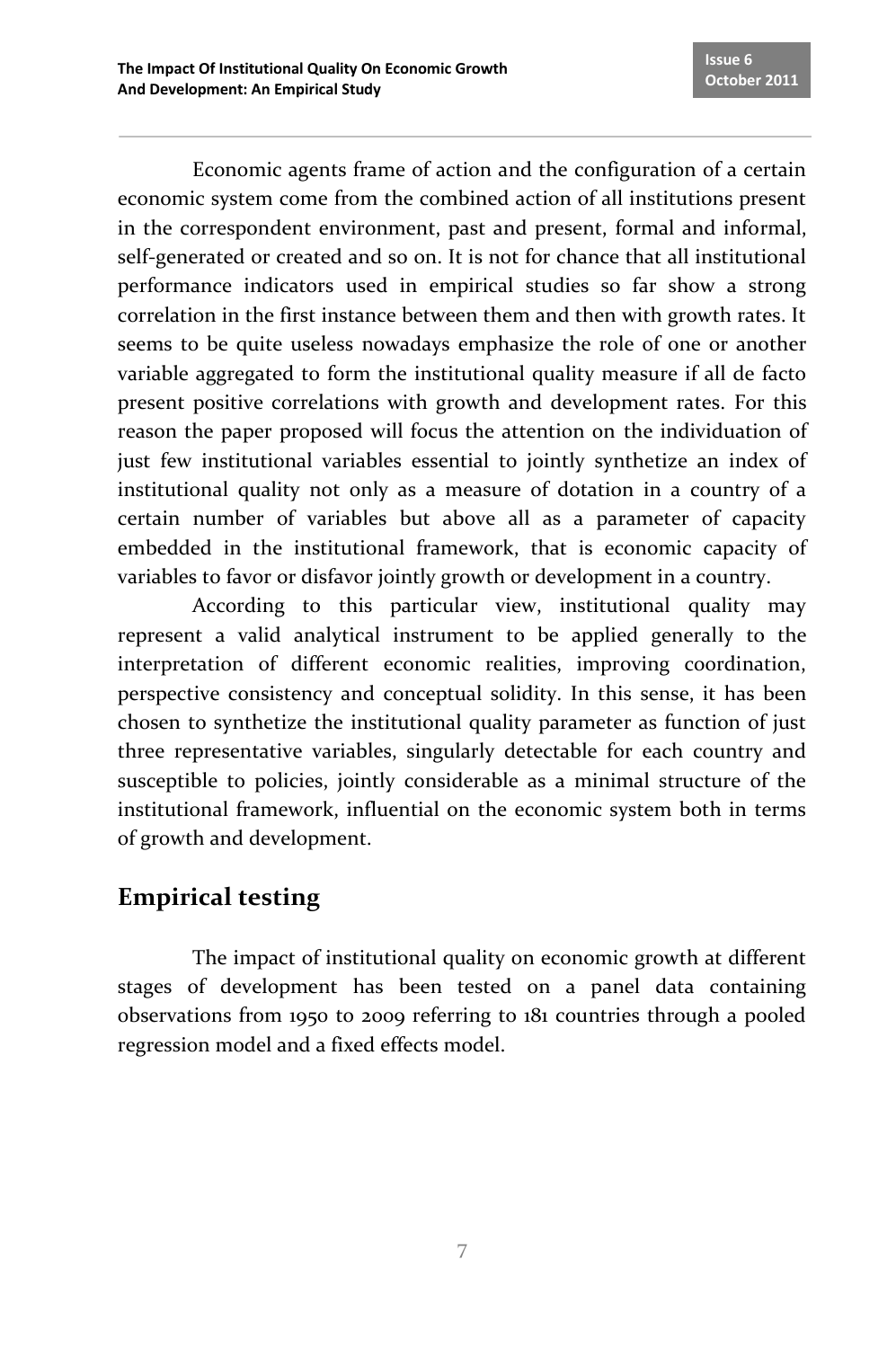All countries with available data, making exception for those whose GDP growth rate is too relied on oil exports<sup>7</sup>, have been included in the panel. Countries have been divided in "developing" and "developed" according to the classification given at this regard by the World Bank. In addition to this, a further differentiation has been made on the basis of a geographical criterion, following the seven regional categories offered by the World Bank: Sub-Saharan Africa, East Asia and Pacific, Europe and Central Asia, Latin America and Caribbean, Middle East and North Africa, South Asia, North America. Region dummies referring to the seven categories based on region do not affect the sample in size but they can filter out some effects not related to the variables of interest or the control variables included in the regression otherwise included in the estimation of their coefficients avoiding that factors specific to a region but not included in the model may be inaccurately absorbed by the estimated coefficients for the other variables included in the model. The data stretches from 1950 to 2009, so for each variable there are up to 60 observations per country. These observations have then been transformed into ten year intervals, where the value of the period is the average of the available observations to smooth the business cycle and get closer to the trend value of GDP changes. Furthermore, using longer time periods allowed to include more countries in the regression as developing ones lack observations for many years $^8$ .

As the basic hypothesis consists in stating that good institutional quality is positively correlated with economic growth so that, keeping all other factors constant, better institutional quality should determine higher growth levels, economic growth has been considered as dependent variable, while institutional quality as the independent one. Although it will be examined how different aspects of institutional framework affect economic growth at different stages of development, no hypothesis will be made on what those differences will be.

The GDP average annual growth rate has been used as proxy for economic growth, the dependent variable. Rather than trying to include as

 $\overline{\phantom{a}}$ <sup>7</sup> Countries excluded from the sample due to their oil production as a fraction of GDP were Angola, Argentina, Azerbaijan, Algeria, Bahrain, Kuwait, Libya, Myanmar, Nigeria, Qatar, Iran, Iraq, Saudi Arabia and Yemen.

 $8$  As a rule, for all regression, observations where the residual differs from the estimated value more than three standard deviations have been removed.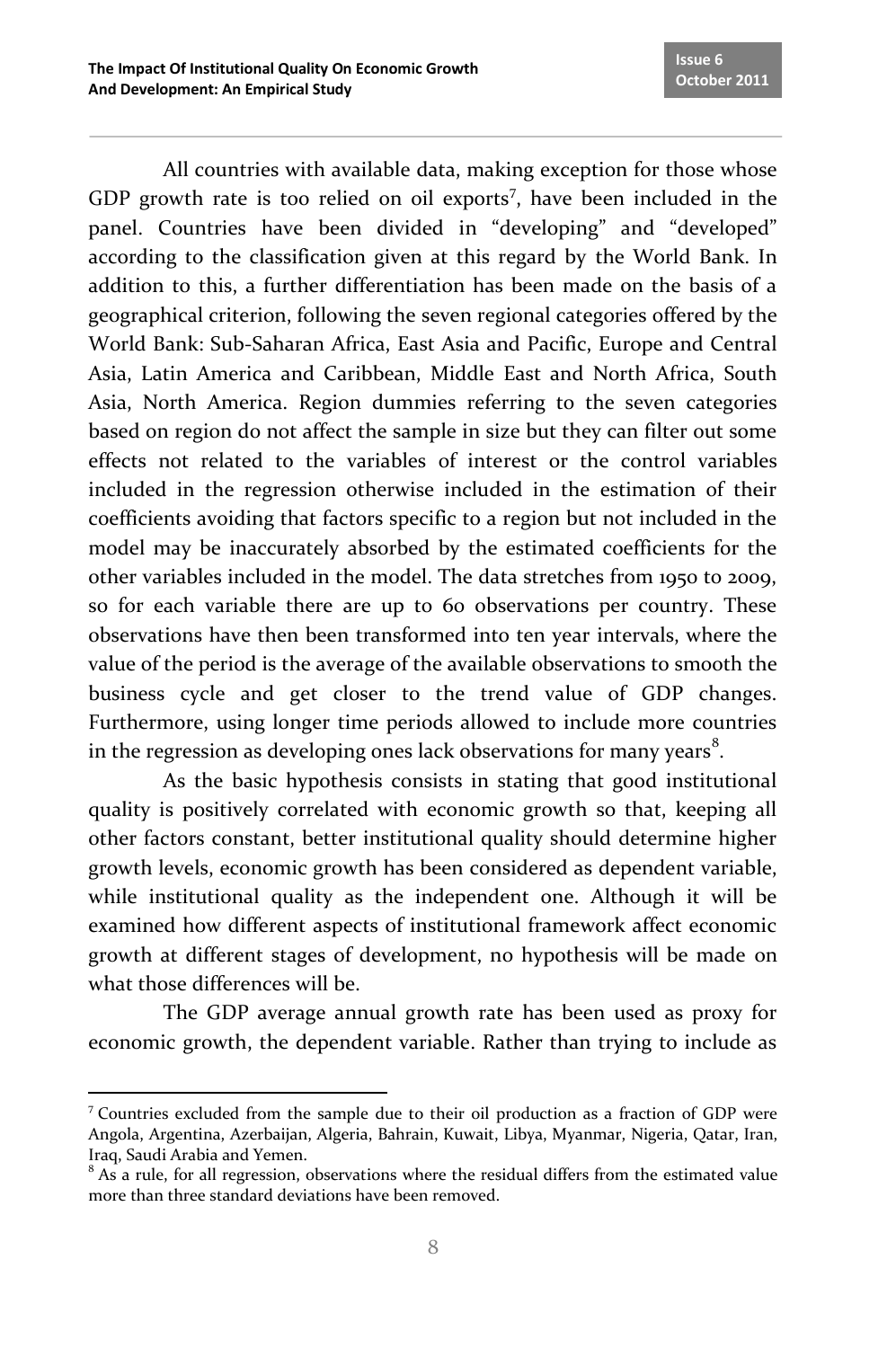many control variables as possible to increase the explanatory power of the model, the choice has been made trying to include as many countries as possible. Because data availability as far as developing countries are concerned turns to become significantly lower, it has been noticed that each added variable tended to disproportionately shrink the sample of developing countries compared to the one of developed. Control variables were therefore limited to three variables with high data availability: gross capital formation as a percentage of GDP as a proxy for investment; primary years of schooling as a proxy for education; number of telephone lines per 100 citizens as a proxy for infrastructure. As one of the tests performed on the dataset indicated that telephone lines per 100 citizens does not have a linear relationship to GDP per capita growth, the variable was transformed in logarithm solving the non-linearity issue of the regression. The data pertaining to the three control variables and the dependent variable come from the "World Development Indicators" database of the World Bank.

Nowadays a plethora of indexes attempting to proxy institutional quality exist and can be fit into different categories depending on institution types and definition but each institutional indicator is strongly connected to another. The truth is that more than a set of separate institutions, there are rather aspects of the same institutional environment that must be seen as an interwoven network where every thread contributes to the institutional framework and it is simultaneously affected by it. The three institutional indicators chosen to decline institutional quality, that are civil liberties, quality of government and number of veto players, offer the possibility to be changed through political action and all together provide a kind of litmus paper or microstructure of the institutional environment in its complex referring directly to citizens, government and their basic interaction.

The index used to approximate civil liberties comes from the Freedom House<sup>9</sup>. The mechanism through which civil liberties is expected

<sup>&</sup>lt;u>.</u> <sup>9</sup> Freedom House is an independent watchdog organization that supports the expansion of freedom around the world. Freedom House supports democratic change, monitors freedom, and advocates for democracy and human rights. It is structured so that each country and territory is assigned a numerical rating-on a scale of 1 to 7 towards a survey made up of 15 questions, a rating of 1 indicates the highest degree of freedom and  $7$  the lowest level of freedom, these ratings determine whether a country is classified as Free, Partly Free, or Not Free. The civil liberties questions are grouped into four subcategories: Freedom of Expression and Belief, Associational and Organizational Rights, Rule of Law, and Personal Autonomy and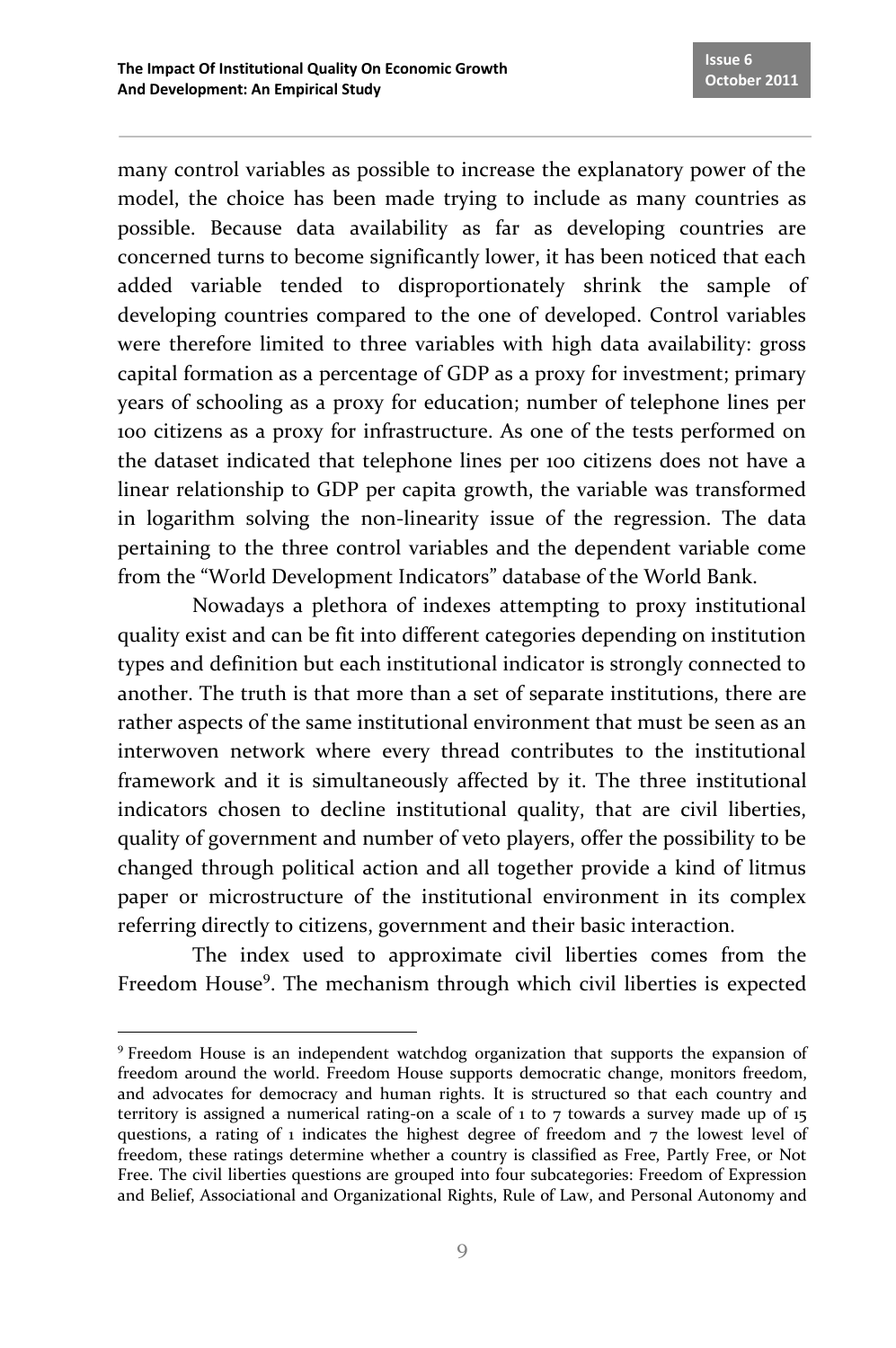to affect growth follows the reasoning that increased rule of law and lessened interference by the state will encourage the amount and quality of investment<sup>10</sup>. Because a higher score on the civil liberties index chosen implies lesser rule of law and freedom, the hypothesis is that civil liberties have a positive influence on growth, therefore the coefficient for civil liberties will be negative.

The index used to approximate legislative checks and balances comes from the Political Institutions database of the World Bank. Countries are scored depending on the number of player that can veto a law. The higher the score, the more checks and balances are provided by the legislative process and the stronger will be the institution. The hypothesis is that the number of checks and balances influences growth positively, therefore the coefficient estimated for number of veto players will be positive.

The index chosen to measure the quality of government comes from the International Country Risk Guide. It includes information about bureaucracy, corruption and stability across the country considered. As the higher the score, the higher is the quality, it is quite elementary at this point that the hypothesis in this case consists in affirming that quality of government affects growth in a positive direction, therefore the estimated coefficient will be positive. Because of the high degree of correlation between institutional indicators they will be examined in separate regressions. Two different models will be used to compare the impact of institutional variables on developing and developed countries: a pooled regression model and a fixed effects model. Both of them are based on ordinary least square regressions.

The pooled regression model will permit to quantify the differences between the estimated coefficients for the developed and developing countries, that is not only if an institutional variable is significantly correlated with growth but also to which extent its impact differs on the

 $\overline{a}$ 

Individual Rights. Scores are awarded to each of these questions on a scale of  $\sigma$  to  $\alpha$ , where a score of 0 represents the smallest degree and  $4$  the greatest degree of rights or liberties present.  $10^{\circ}$ Although there are of course individual exceptions to this, most notably China which has sustained a high growth rate for the past decades offering very few freedoms to its citizens, a theoretical basis for anticipating that civil liberties and growth have a positive correlation still empirically subsists.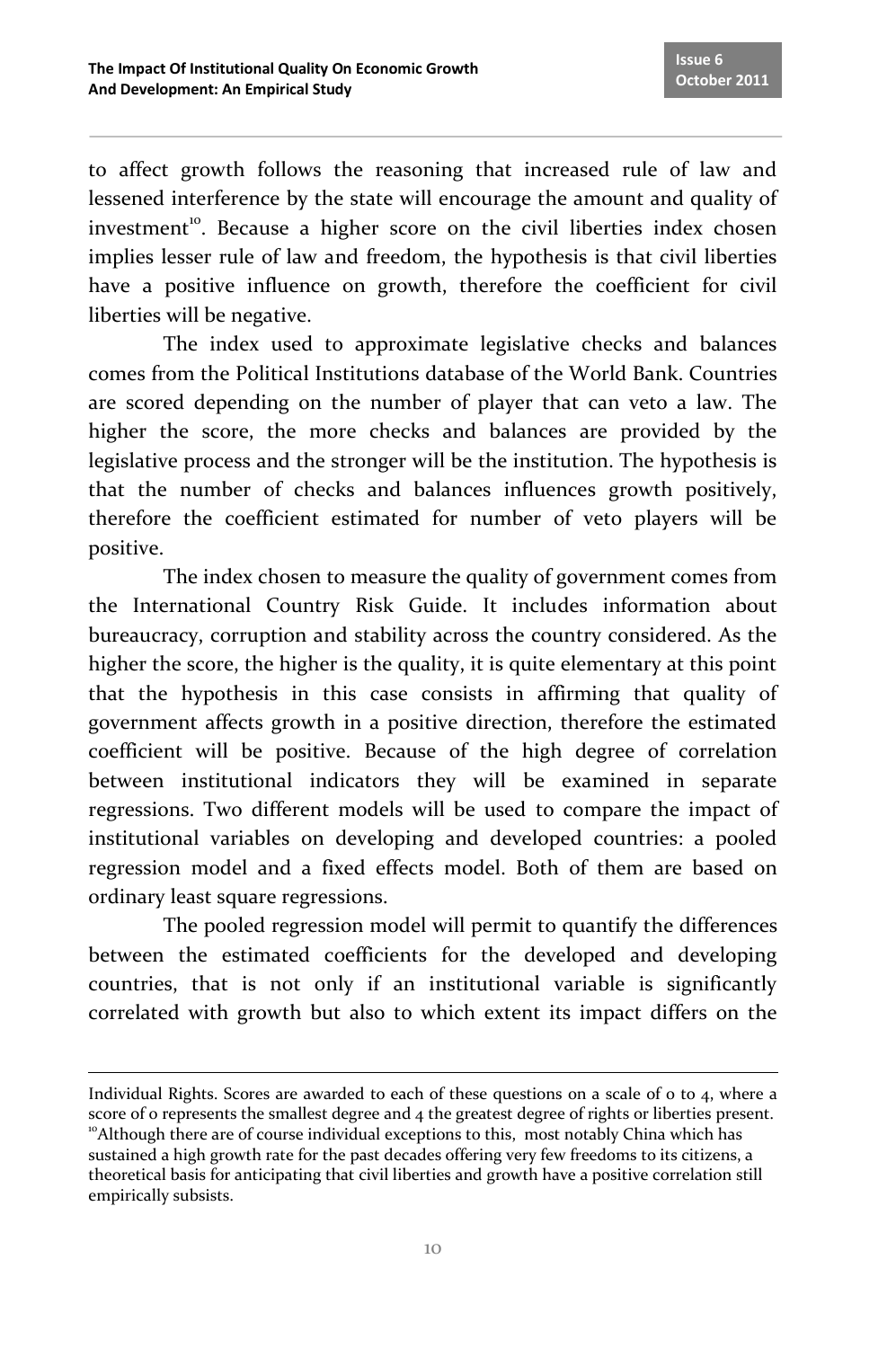basis of the development stage. Unfortunately, this model does not take into account the time-series in which data are ordinated and cannot examine more than one observation per country. In addition to this, it does not control for omitted variables and the Ramsey RESET test indicated that omitted variable were present in the specification of the model. For these reasons a fixed effects will be also used to supplement the pooled regression making the analysis more multifaceted. This method should produce greater accuracy in the estimated coefficients but the aspects related on development stages will be examined in three separate regressions, one for all countries, one for developed countries and one for developed ones. Together, the two models should offer a pretty strong basis for analysis of the effect that institutional quality has on economic growth. In order to check the suitability of the models to the data, different tests were performed. The Hausman test indicated that the fixed effects model was to prefer rather than random effect or between effects model. The residuals were tested for heteroscedasticity and muticollinearity, neither of which was indicated. The Shapiro-Wilks test for normality failed showing that data were not perfectly distributed. A further examination of residuals in graph form though did indicate that they were reasonably normally distributed. Because they are not statistically perfectly distributed, the p and f values provided by the regressions may show some statistical errors.

The pooled regression model is a linear ordinary least square estimation of panel data specified as follows:

 $\Delta y_{it} = \alpha + \beta_t EDU_{it} + \beta_t INFRA_{it} + \beta_t INV_{it} + \beta_t Dummy + \beta_t (Dummy *INST_{it-1}) +$  $\beta_6 INST^i_{it-1} + \beta_7 REG^i_{it} + \beta_8 REG^2_{it} + \beta_9 REG^3_{it} + \beta_{io} REG^4_{it} + \beta_{ii} REG^5_{it} + \beta_{iz} REG^6_{it} +$ *εit*

Where *Δyit* stands for the average annual growth in GDP per capita for country I during the time t,  $\alpha$  is a constant,  $EDU_i$  is a proxy for the investment in education in country i at time t,  $INV_{it}$  is the average yearly investment in real capital in country i at time t, *Dummy* is a dummy variable for development level where 1 signifies that the country is a developing country and o that it is a developed country,  $INST_{it-1}$  is a proxy for institutional quality j in country i at time period t-1,  $REG^i_{it}$  through  $REG^i_{it}$ are dummy variables for the geographic region of country i, the dummy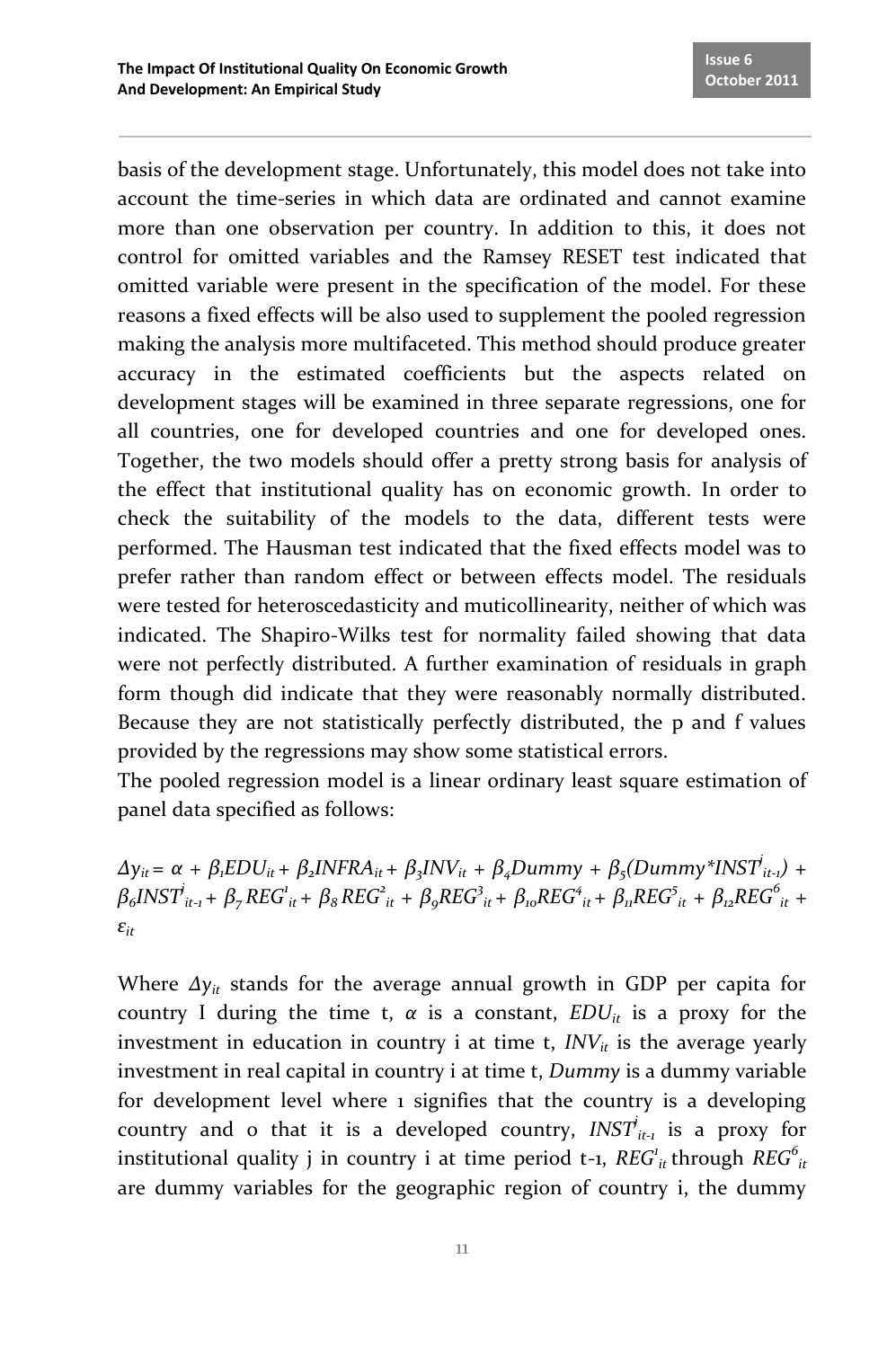assumes value 1 if the country is located in that particular region, 0 if it is located in one of the other regions. The World Bank divides countries in seven regions but just six are included in the regression, the seventh serves as benchmark to compare the estimated coefficients of the other dummies.  $\varepsilon$ *i* stands for the residual, the differences in economic growth that cannot be accounted for through the model. *(Dummy\*INST<sup><i>i*</sup><sub>it-1</sub>) is the institutional variable j for the country i at the time t multiplied by the dummy for development category, it assumes value o for all developed countries and the value the institutional quality j at the time t for all developing countries i.

Because institutional quality is believed to influence economic growth partly through the amount of investment done, it could be interesting to orthogonalize the investment variable in order to filter out the effect of institutional quality on the investment variable itself. Aside from the investment variable, the model will be as in the previous version of the pooled regression model:

 $\Delta y_{it}$  =  $\alpha$  +  $\beta_i EDU_{it}$  +  $\beta_2 INFRA_{it}$  +  $\beta_3 INV_{it}^{ortho}$  +  $\beta_4 Dummy$  +  $\beta_5(Dummy^*INST_{it}^i)$ +  $\beta_6INST_{it-1}^i$  +  $\beta_7REG_{it}^i$  +  $\beta_8REG_{it}^2$  +  $\beta_9REG_{it}^3$  +  $\beta_{io}REG_{it}^4$  +  $\beta_{ii}REG_{it}^5$  +  $\beta_{12}REG_{it}^6$  + *εit*

The orthogonalized investment variable is obtained running a regression with the old investment variable as dependent variable and institutional variable as independent variable:

 $\Delta \text{INV}_{it} = \alpha^{\text{ortho}} + \beta * \text{INST}_{it-1}^j + \varepsilon_{it}^{\text{ortho}}$ 

Adding then the constant to the residuals from each individual observation:

$$
\Delta INV_{it}^{ortho} = \alpha^{ortho} + \varepsilon_{it}^{ortho}
$$

The fixed effects model estimated a linear relationship between the dependent and the independent variables. It can be described as an OLS regression that includes a dummy variable for each individual country, eliminating country effects and controlling for the omitted variables on the estimated coefficients of variables included in the model. Consequently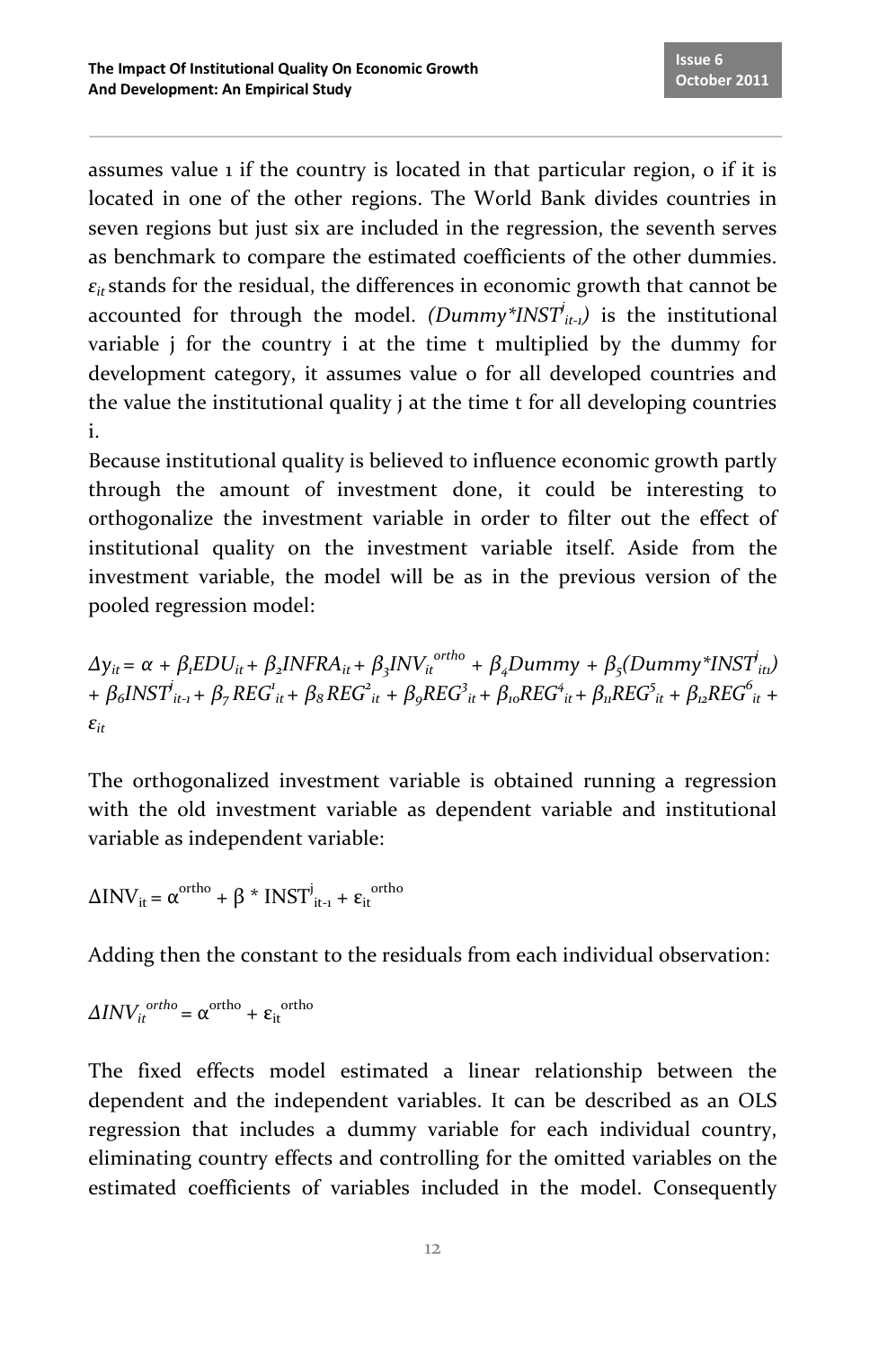three separate regressions will be run, one for all countries, one for countries classified as developed and one for countries classified as developing. The model is specified as follows:

 $\Delta y_{it}^{all} = \alpha + \beta_i EDU_{it} + \beta_2 INFRA_{it} + \beta_3 INV_{it} + \beta_6 INST_{it-1}^i + C_{it}^{i} + ... + C_{it}^{n-i} + \varepsilon_{it}$  $\Delta y_{it}^{i}$ <sup>developed</sup> =  $\alpha + \beta_i EDU_{it} + \beta_2 INFRA_{it} + \beta_3 INV_{it} + \beta_6INST_{it-1}^i + C_{it}^i + ... + C_{it}^{n-i} + \epsilon_{it}$  $\Delta y_{it}^{{\text{developing}}} = \alpha + \beta_i EDU_{it} + \beta_2 INFRA_{it} + \beta_3 INV_{it} + \beta_6 INST_{it-1}^i + C_{it}^{i} + ... + C_{it}^{n-i} + \epsilon_{it}$ 

All variables stand for the same as in the pooled regression. The variables  $C_i$ <sup>*t*</sup>through  $C_i$ <sup>*n-1*</sup> signify the dummy variables for all countries included in the regression minus one which serves as benchmark. Because of limited data availability, this model does not include enough control variables to completely control for all other economic conditions and other variables in the model may absorb the impact of omitted variables. In order for this model to completely filter out the effect of omitted variables, the sample should ideally have a relatively smaller amount of countries and a greater amount of periods<sup>11</sup>. This sample has five time periods available for each country but for many countries data unavailability limits the number of observations per country. Therefore independent investigation of developed and developing countries could potentially give us more accurate idea of different impact that institutional quality has depending on development status.

## **Results**

<u>.</u>

The overall evidence showed by the regressions is in line with the hypothesis that institutional quality has a significant positive impact on economic growth. This is true both for developing and developed countries. Of course the model is relatively basic and additional factors may change the results, nevertheless, there is at least some indication that the institutional indicators withstand robustness checks as they performed quite similar results under different economic conditions.

<sup>&</sup>lt;sup>11</sup> Princeton University, 2010, "Panel Data".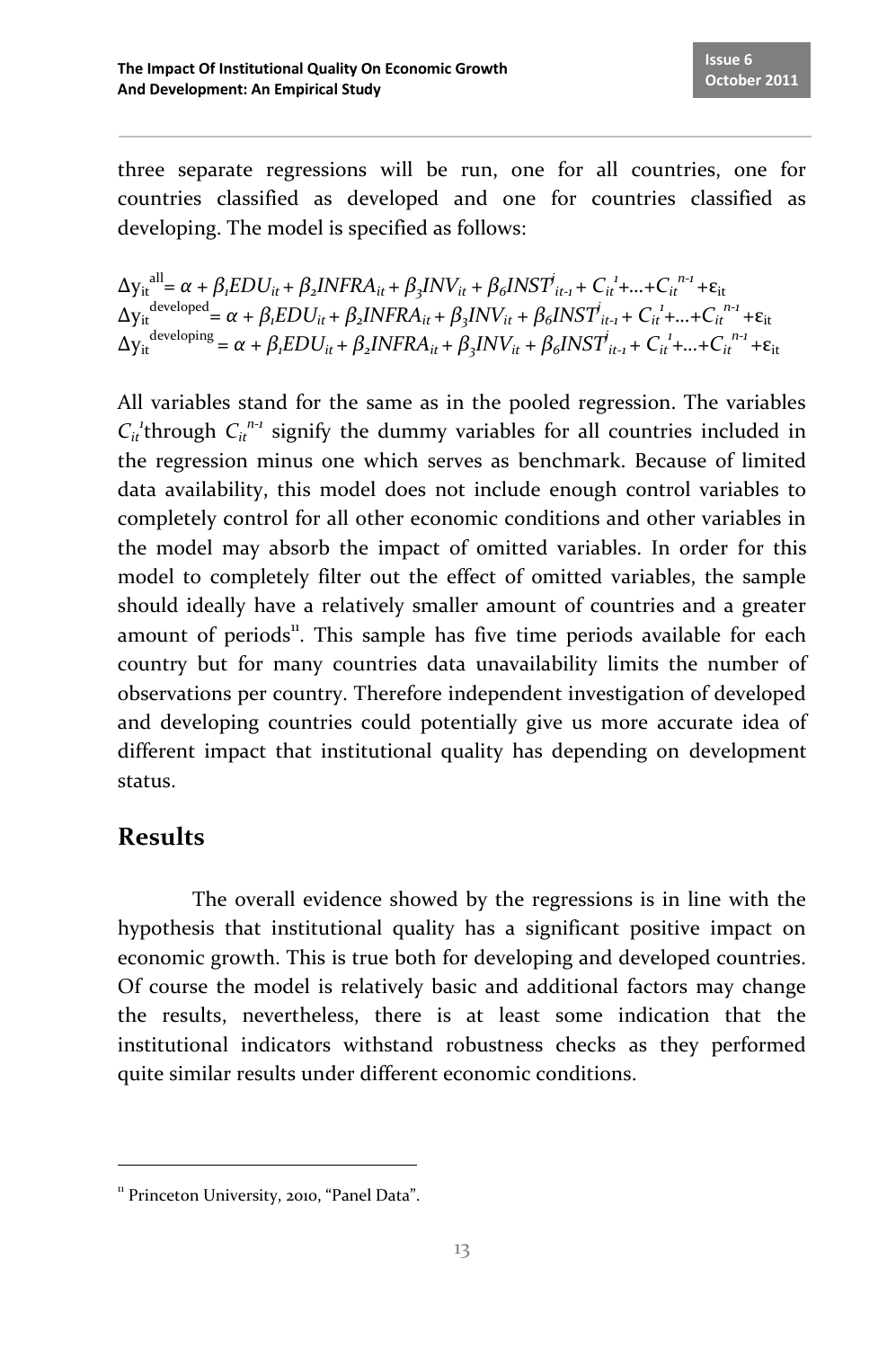|                                       | $\left( 1\right)$ | $\left( 2\right)$ | (3)         | (4)        | (5)        | (6)         |  |  |
|---------------------------------------|-------------------|-------------------|-------------|------------|------------|-------------|--|--|
| <b>VARIABLES</b>                      | Growth            | Growth            | Growth      | Growth     | Growth     | Growth      |  |  |
| Variables of<br>Interest:             |                   |                   |             |            |            |             |  |  |
| CL*Dummy                              | 0.108             |                   |             | 0.110      |            |             |  |  |
| NoVP*Dummy                            |                   | 0.0738            |             |            | 0.0734     |             |  |  |
| QoG*Dummy                             |                   |                   | $5.893***$  |            |            | $6.208***$  |  |  |
| Control Variables:                    |                   |                   |             |            |            |             |  |  |
| Civil Liberties                       | 0.0360            |                   |             | 0.0319     |            |             |  |  |
| Number of Veto<br>Pl.                 |                   | 0.119             |             |            | 0.0889     |             |  |  |
| Quality of Gov.                       |                   |                   | $-5.097***$ |            |            | $-4.937***$ |  |  |
| Dummy                                 | $-0.242$          | 0.121             | $-3.330***$ | $-0.242$   | 0.170      | $-3.366***$ |  |  |
| Education                             | $-0.184$          | $-0.236$          | 0.0724      | $-0.173$   | $-0.212$   | 0.0632      |  |  |
| Infrastructure                        | 0.156             | 0.0630            | 0.197       | $0.236*$   | 0.124      | 0.238       |  |  |
| Investment                            | $0.154***$        | $0.162***$        | $0.151***$  | $0.120***$ | $0.137***$ | $0.159***$  |  |  |
| Region:                               |                   |                   |             |            |            |             |  |  |
| Europe & Cen.<br>Asia                 | 0.554             | 0.458             | $1.135***$  | 0.482      | 0.388      | $1.059***$  |  |  |
| Lat. $Am.$ $Ri$<br>Carib.             | $-0.646*$         | $-0.745*$         | $-0.821$    | $-0.671*$  | $-0.831**$ | $-0.870*$   |  |  |
| Mid. East & N.<br>Afr.                | $-0.311$          | $-0.0994$         | $-0.338$    | $-0.337$   | $-0.177$   | $-0.448$    |  |  |
| North America                         | $-0.222$          | $-0.319$          | 0.777       | $-0.417$   | $-0.502$   | 0.736       |  |  |
| South Asia                            | $1.242**$         | $1.007*$          | 1.015       | $1.428**$  | $1.040*$   | 1.013       |  |  |
| Subsaharan<br>Africa                  | $-0.807*$         | $-0.721$          | $-0.903$    | $-0.810*$  | $-0.800*$  | $-0.887$    |  |  |
| Constant                              | $-0.697$          | $-0.549$          | 1.534       | $-0.242$   | $-0.146$   | 1.306       |  |  |
| Number of Obs.                        | 406               | 385               | 216         | 413        | 390        | 218         |  |  |
| R-squared                             | 0.308             | 0.310             | 0.375       | 0.300      | 0.308      | 0.398       |  |  |
| Notes: *** p<0.01, ** p<0.05, * p<0.1 |                   |                   |             |            |            |             |  |  |

| Table 1: Regression results from pooled regression model |  |
|----------------------------------------------------------|--|
| Notes: *** $p<0.01$ , ** $p<0.05$ , * $p<0.1$            |  |

Table 1 shows the result from the pooled regression model. Each column contains information about the estimated coefficients of variables included in the regression. The orthogonalization of the investment variable had no impact on these results. The regressions that include civil liberties or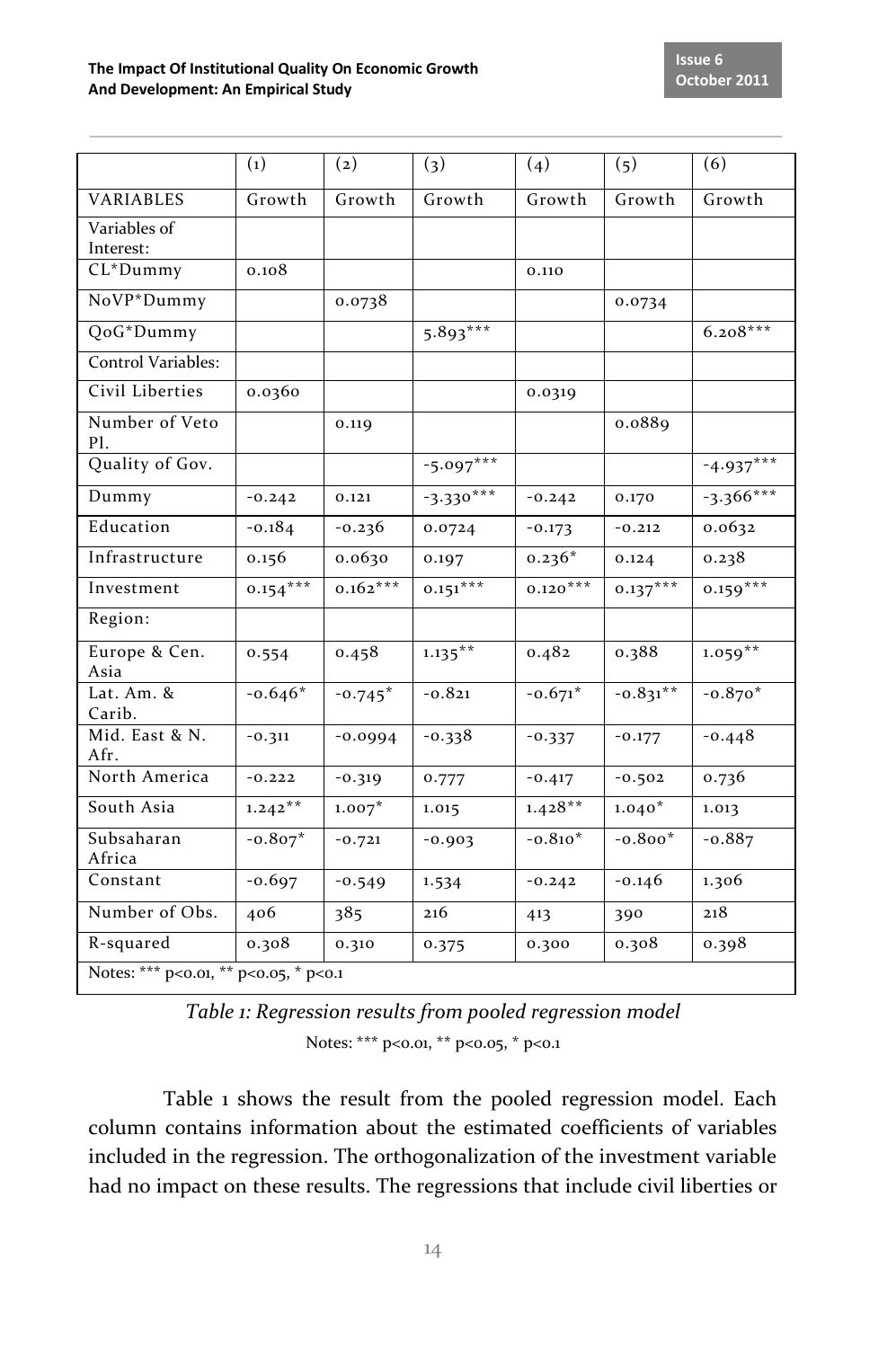number of veto player indicate that the growth level is unaffected by development status as the coefficients for the development status dummy is insignificant, but often considerably affected by region. Characteristics peculiar to Latin America and Caribbean and Sub-Saharan Africa, omitted from the model, have a significant and strong negative correlation with economic growth. Factors specific to South Asia determine opposite effects. As far as quality of government is concerned, the results indicate that it has a greater positive impact on growth in developing countries than in developed ones, with 99% of significance. Because the development dummy is significantly and negatively correlated with growth, keeping all other things constant, developing countries are still likely to experience a lower economic growth. It is important to notice that a difference subsists in the number of observations between the three regressions. Quality of Government has fewer data available that decreased sample size. It is then possible that countries with lower quality of government score lower data availability but of course this cannot be known for certain. The orthogonalization of the investment variable did not bring to any substantial changes in the explanatory power of the model, nor in the F-test values, aside from more significance shown by region dummies for Latin America and Caribbean and Sub-Saharan Africa. So if it is true, as it seems looking at results, that institutional variables do affect economic growth, they do it not only due to the impact of investment.

|                                   | $\left( 1\right)$ | $\left( 2\right)$ | (3)    | (4)         | (5)        | (6)      |
|-----------------------------------|-------------------|-------------------|--------|-------------|------------|----------|
| <b>VARIABLES</b><br>All Countries | Growth            | Growth            | Growth | Growth      | Growth     | Growth   |
| Variables of<br>Interest:         |                   |                   |        |             |            |          |
| Civil Liberties                   |                   |                   |        | $-0.416***$ |            |          |
|                                   |                   |                   |        | (0.121)     |            |          |
| Number of<br>Veto Flayers         |                   |                   |        |             | $0.431***$ |          |
|                                   |                   |                   |        |             | (0.121)    |          |
| Quality of<br>Government          |                   |                   |        |             |            | $3.412*$ |
|                                   |                   |                   |        |             |            | (1.997)  |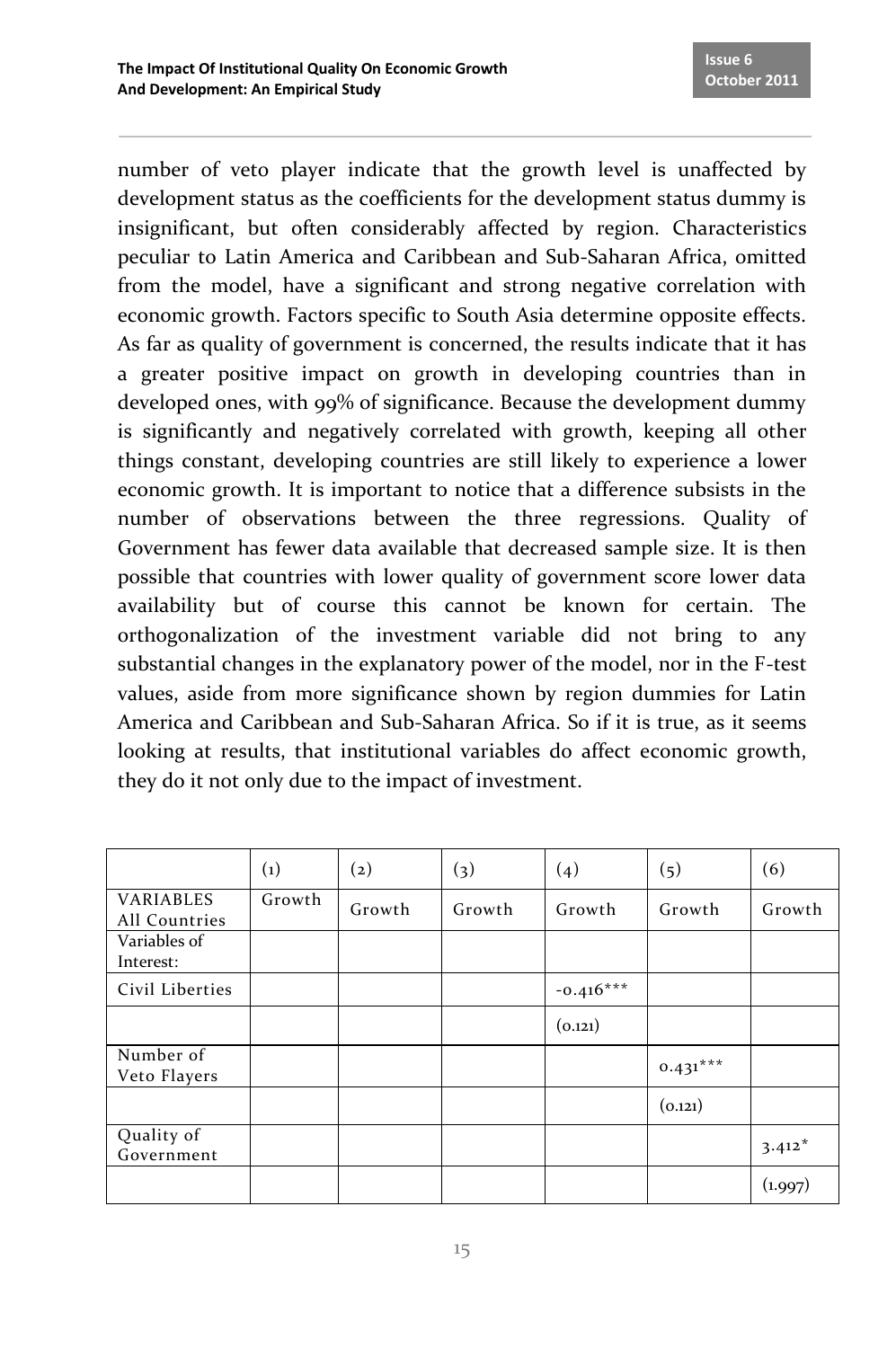| Control<br>Variables:  |            |            |            |            |            |            |
|------------------------|------------|------------|------------|------------|------------|------------|
| Education              | 0.437      | $-0.0220$  | 0.728      | $-0.178$   | $-0.0738$  | 0.299      |
| Infrastructure         | $-0.0189$  | $-0.358$   | 0.204      | $0.541***$ | $0.503***$ | 0.279      |
| Investment             | $0.115***$ | $0.104***$ | $0.109***$ | $0.126***$ | $0.117***$ | $0.187***$ |
| Constant               | $-3.127$   | 1.212      | $-5.122*$  | 0.889      | $-2.048$   | $-6.140$   |
| Number of<br>Obs.      | 552        | 285        | 267        | 409        | 387        | 219        |
| R-squared              | 0.075      | 0.058      | 0.122      | 0.217      | 0.230      | 0.207      |
| Number of<br>Countries | 166        | 83         | 83         | 156        | 149        | 119        |

Table 2.1: Results from fixed effects model regression

Notes: \*\*\* p<0.01, \*\* p<0.05, \* p<0.1

|                           | (7)<br>Growth              | (8)<br>Growth | $\left( 9\right)$<br>Growth | (10)<br>Growth       | (11)<br>Growth | (12)<br>Growth       |
|---------------------------|----------------------------|---------------|-----------------------------|----------------------|----------------|----------------------|
| <b>VARIABLES</b>          | <b>Developed Countries</b> |               |                             | Developing Countries |                |                      |
| Variables of              |                            |               |                             |                      |                |                      |
| Interest:                 | $-0.372**$                 |               |                             | $-0.462***$          |                |                      |
| Civil                     |                            |               |                             |                      |                |                      |
| Liberties                 |                            |               |                             |                      |                |                      |
| Number of<br>Veto Flayers | (0.184)                    | $0.500***$    |                             | (0.166)              | $0.322*$       |                      |
| Quality of<br>Government  |                            | (0.166)       | 3.232                       |                      | (0.181)        | 3.601                |
| Control<br>Variables:     |                            |               | (3.106)                     |                      |                | (2.512)              |
| Education                 | $-0.316$                   | $-0.231$      | $-1.324$                    | $-0.144$             | 0.0209         | $1.911^{\star\star}$ |
| Infrastructu<br>re        | 0.392                      | 0.508         | 1.682                       | $0.575***$           | $0.517***$     | 0.0779               |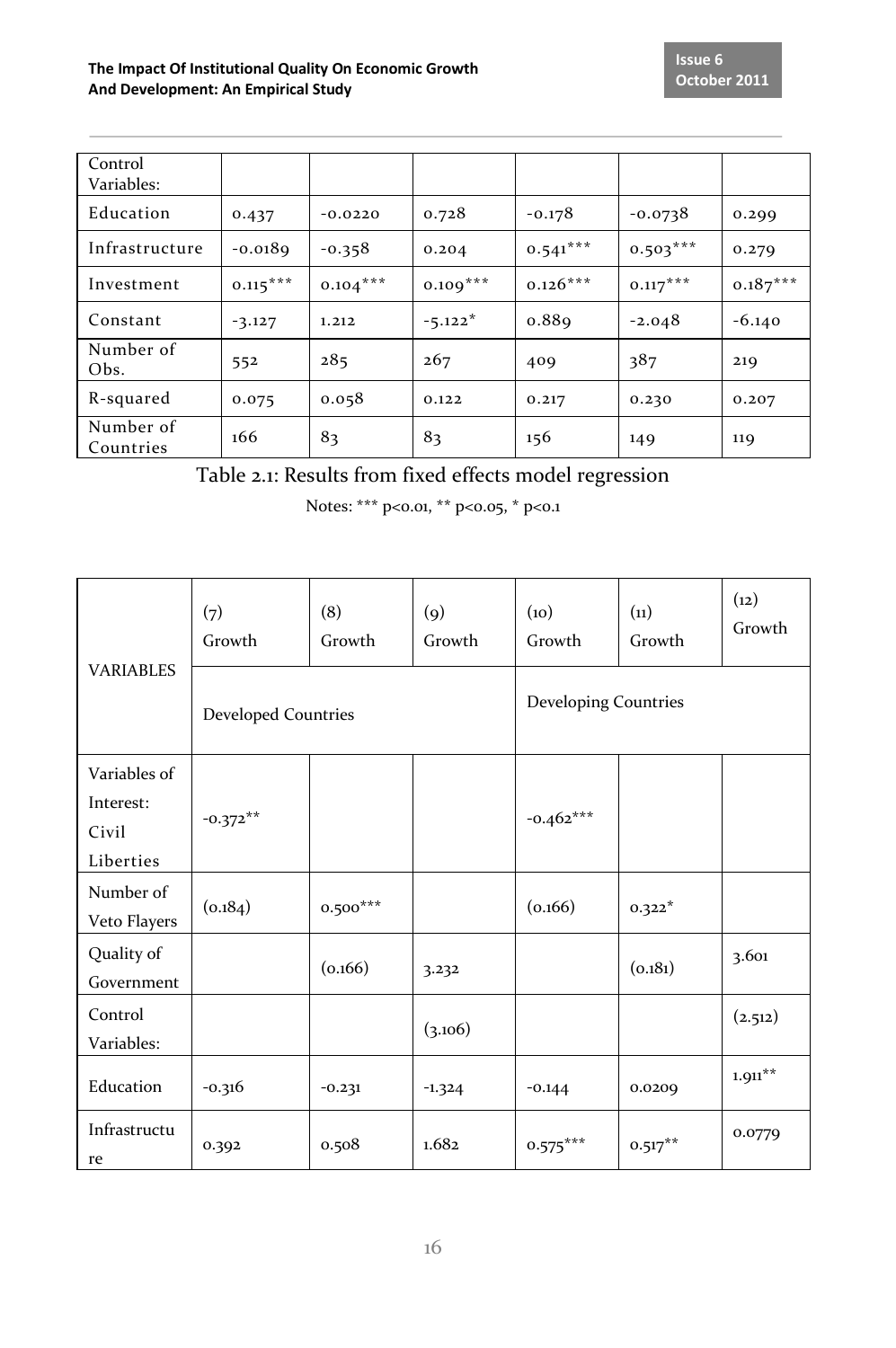| Investment             | $0.102**$ | $0.0896**$ | $0.174***$ | $0.134***$ | $0.129***$ | $0.211***$  |
|------------------------|-----------|------------|------------|------------|------------|-------------|
| Constant               | 1.746     | $-1.448$   | $-1.467$   | 1.595      | $-2.010$   | $-15.47***$ |
| Number of<br>Obs.      | 205       | 188        | 120        | 204        | 199        | 99          |
| R-squared              | 0.100     | 0.146      | 0.232      | 0.321      | 0.301      | 0.333       |
| Number of<br>Countries | 79        | 74         | 67         | 77         | 75         | 52          |

Table 2.2: Results from fixed effects model regression

Notes: \*\*\* p<0.01, \*\* p<0.05, \* p<0.1

Table 2 displays the result of the fixed effects model, strongly in line with hypotheses presented before. The first hypothesis stated that civil liberties would have had a positive effect on economic growth. As the index used to approximate civil liberties assumes higher value when the country is less free, the estimated coefficient for civil liberties was expected to be negative. The evidence confirms it, not only when all countries are included in the regression but also when development categories are examined separately. The explanatory power of the model increases significantly for developing countries when civil liberties are added to regression, only moderately for developed ones. This could indicate whether civil liberties have an undeniably greater impact on growth in developing country, that is civil liberties have diminishing marginal effects and if they are scarce an extra unit will cause a greater effect than it would if civil liberties were already abundant, or that the civil liberties variable is highly correlated with other factors that affects growth in developing countries not included in the model. Anyway civil liberties are still positively correlated with growth. The second hypothesis stated that the number of veto players should have influenced growth in a positive direction and in fact the number of veto players is significantly positive both for all countries and the individual development categories. The estimated coefficient for the number of veto players is greater in size for the developed countries, as well as more significant. It is quite plausible thinking that checks and balances might reach a critical mass before becoming effective at promoting growth. The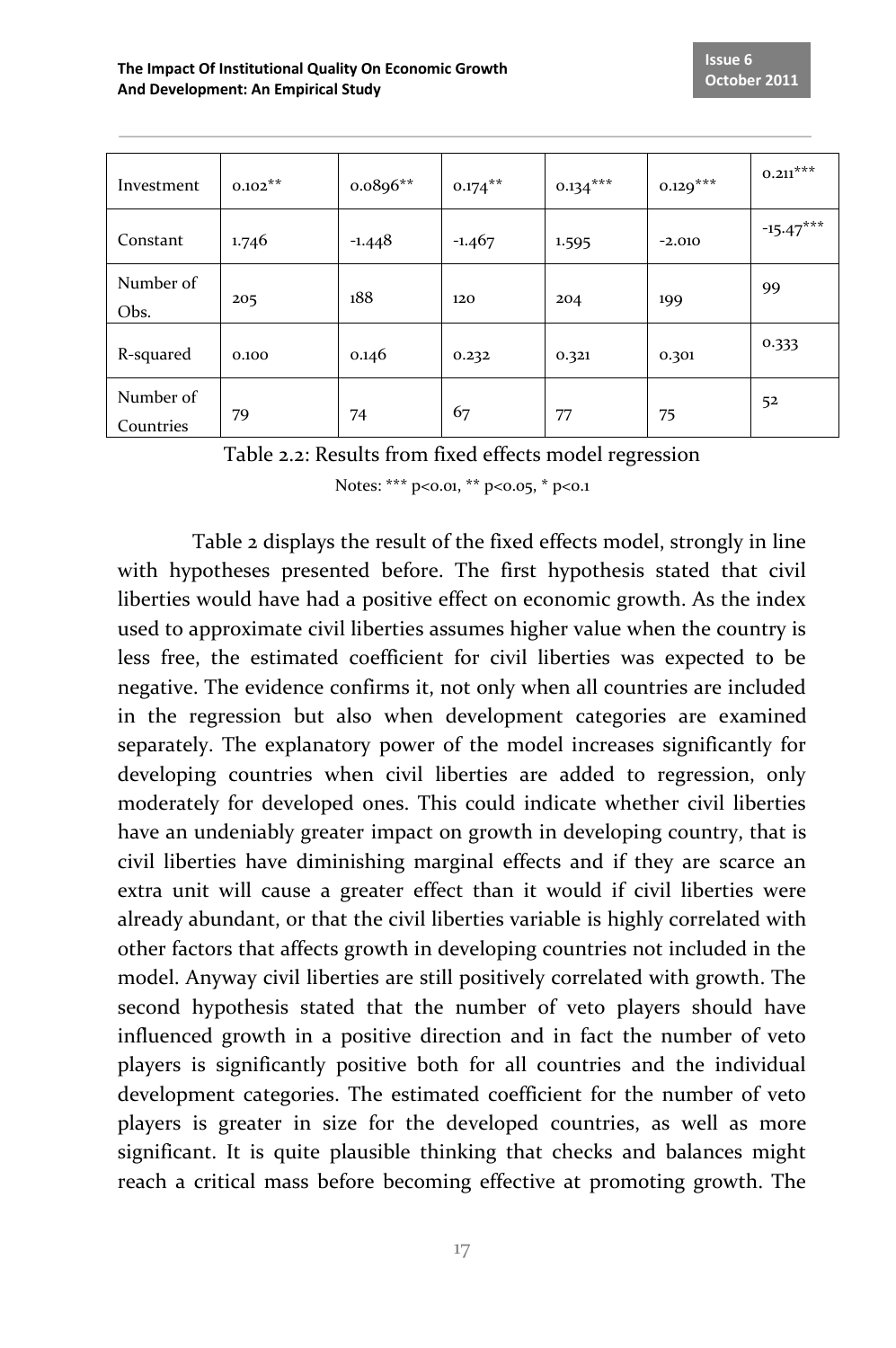third hypothesis stated that the quality of government would have had a positive effect on growth. The estimated coefficients for quality of government show p-values higher than 0.10 for developed and developing countries, while the estimated coefficient for all countries is significant with 90% certainty. In particular, the p-value for developed countries is 0.303, for developing countries 0.159 meaning that quality of government appears to be more significant in developing countries than in developed ones. However, a closer examination of the correlation tables reveals that in developed countries there is a high correlation between quality of government and infrastructure, whereas this correlation is significant lower for developing countries. Because of this, the p-values for both of these variables are likely to be very insignificant. Although the estimated coefficients seem to be insignificant, it must be noticed that the inclusion of quality of government in the model more than double the  $R<sup>2</sup>$  for developing countries and more than triples it for developed countries meaning that after all the relationship between quality of government and economic growth is not irrelevant.

|                       | All                | Developed Developing |             |
|-----------------------|--------------------|----------------------|-------------|
|                       | $\left( 1 \right)$ | $\left( 2\right)$    | (3)         |
| <b>VARIABLES</b>      | Growth             | Growth               | Growth      |
| Quality of Government | $4.293***$         | $5.322*$             | $4.068*$    |
|                       | (1.753)            | (2.838)              | (2.198)     |
| Investment            | $0.214***$         | $0.187***$           | $0.245***$  |
| Education             | 0.236              | $-1.470$             | $1.888*$    |
| Constant              | $-6.336$           | 3.121                | $-16.28***$ |
| <b>Observations</b>   | 221                | 120                  | 101         |
| R-squared             | 0.207              | 0.194                | 0.316       |
| Number of Countries   | 120                | 67                   | 53          |

Notes: \*\*\* p<0.01, \*\* p<0.05, \* p<0.1

**Table 3:** Results from fixed effects model without infrastructure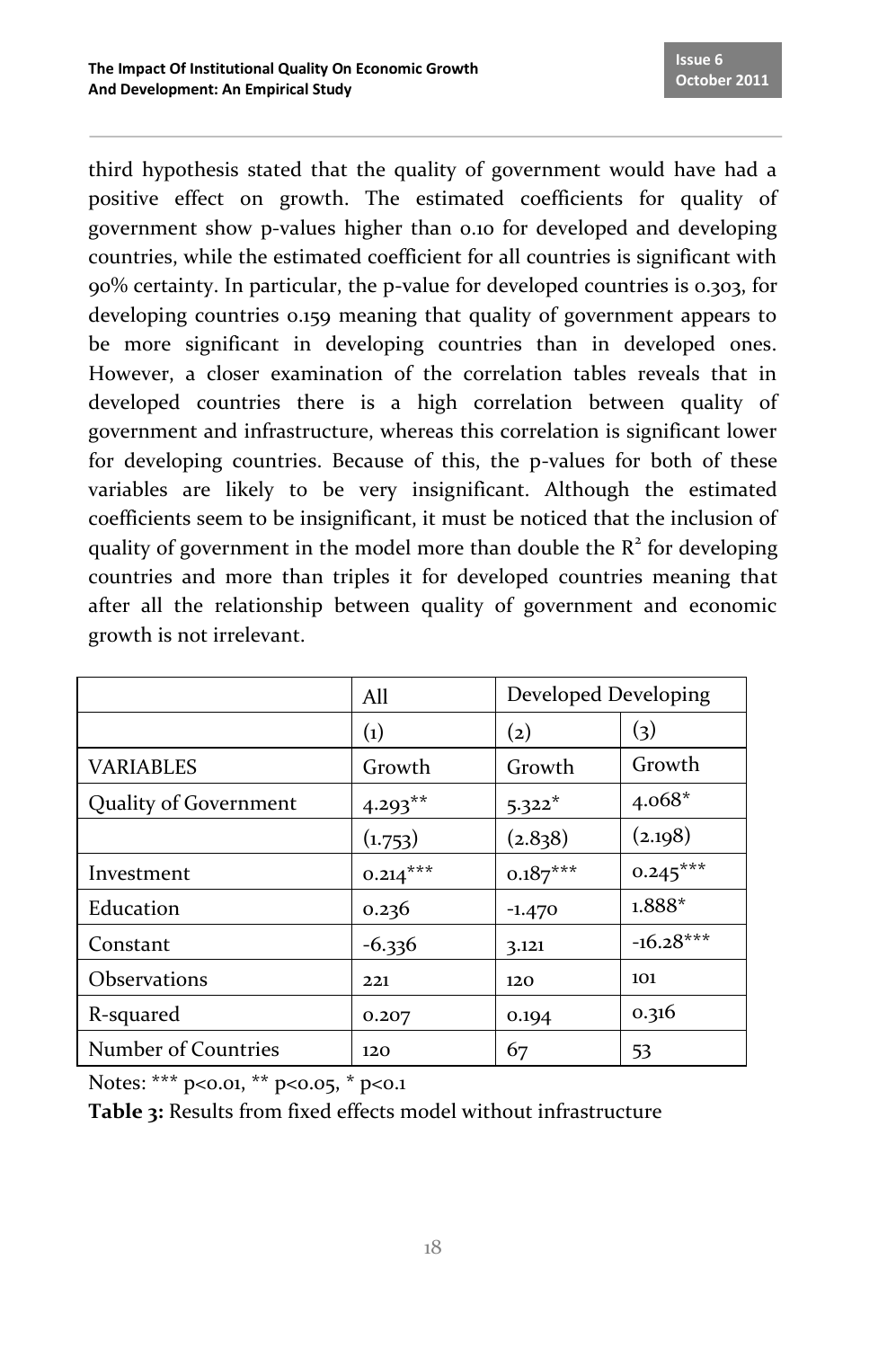Table 3 displays the effect of quality of government on growth if infrastructure is excluded from the regression. The  $R<sup>2</sup>$  decreases for developing countries, increases for developed countries and remains the same for all countries. The p-values of the estimated coefficients are all lower but still positive, indicating a higher significance level. Because of the strong correlation subsisting between infrastructure and quality of government in developed countries but not in developing ones, but is difficult to state whether the effect of government differs depending on development category but quality of government is undoubtedly correlated with growth positively.

At last, in order to compare the effect of different institutional variables on growth, the size of the standard errors must be considered calculating what happens to economic growth when an institutional variable is increased with one standard error unit. For developing countries this experiment indicates that civil liberties has the greatest impact on growth, for developed countries the same can be said for the number of veto players.

If it is then true that growth rates are positively influenced by institutional quality, the possibility that the causality is reverse has not been disproven. It can be also argued that increased growth may lead to increased demand for more civil liberties and quality of government. A reasonable conclusion is that these two effects coexist and interact, pushing both growth rates and institutional quality higher than otherwise would be.

|                       | All                | Developed Developing |          |
|-----------------------|--------------------|----------------------|----------|
|                       | $\left( 1 \right)$ | $\left( 2\right)$    | (3)      |
| <b>VARIABLES</b>      | Growth             | Growth               | Growth   |
| Quality of Government | $4.293**$          | $5.322*$             | $4.068*$ |
|                       | (1.753)            | (2.838)              | (2.198)  |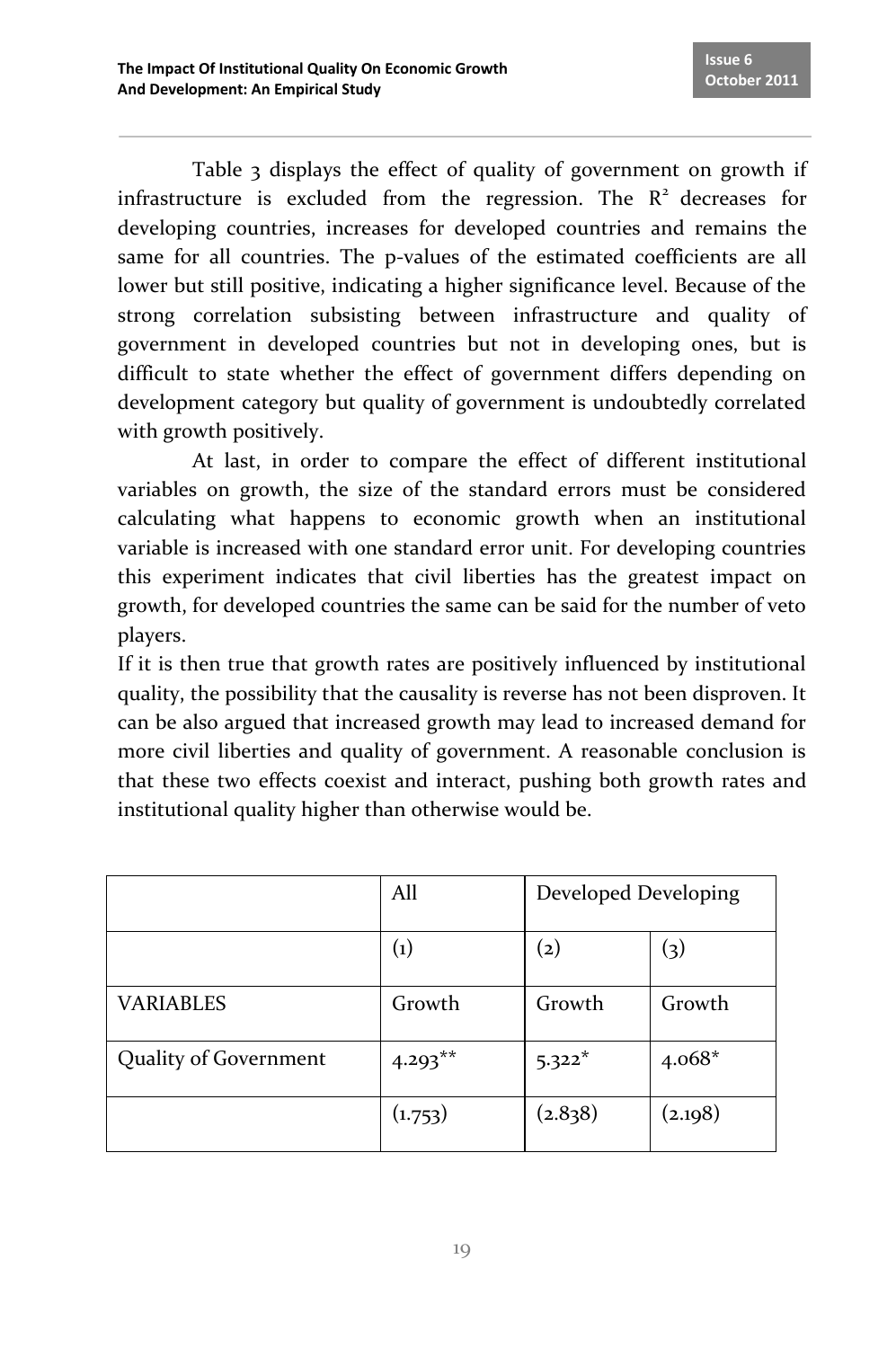| Investment          | $0.214***$ | $0.187***$ | $0.245***$  |
|---------------------|------------|------------|-------------|
| Education           | 0.236      | $-1.470$   | $1.888*$    |
| Constant            | $-6.336$   | 3.121      | $-16.28***$ |
| <b>Observations</b> | 221        | 120        | 101         |
| R-squared           | 0.207      | 0.194      | 0.316       |
| Number of Countries | 120        | 67         | 53          |

Notes: \*\*\* p<0.01, \*\* p<0.05, \* p<0.1

**Table 4:** Results from fixed effects model without infrastructure

|                           | Growth    | CL.       | <b>NoVP</b> | QoG       | Edu       | Inf Inv |
|---------------------------|-----------|-----------|-------------|-----------|-----------|---------|
| Growth                    | ı         |           |             |           |           |         |
| <b>Civil Liberties</b>    | $-0.0575$ | 1         |             |           |           |         |
| Number of<br>Veto Players | 0.1273    | $-0.6891$ | -1          |           |           |         |
| Quality of<br>Government  | 0.0208    | $-0.671$  | 0.5391      | 1         |           |         |
| Education                 | $-0.2745$ | $-0.1446$ | $-0.0179$   | 0.0417    | 1         |         |
| Infrastructure            | 0.2458    | $-0.6733$ | 0.4961      | 0.6883    | $-0.1551$ | -1      |
| Investment                | 0.4586    | 0.0247    | $-0.0025$   | $-0.0047$ | $-0.1714$ | 0.22431 |

|        | Growth   CL | <b>NoVP</b> | QoG | Edu | Inf Inv |
|--------|-------------|-------------|-----|-----|---------|
| Growth |             |             |     |     |         |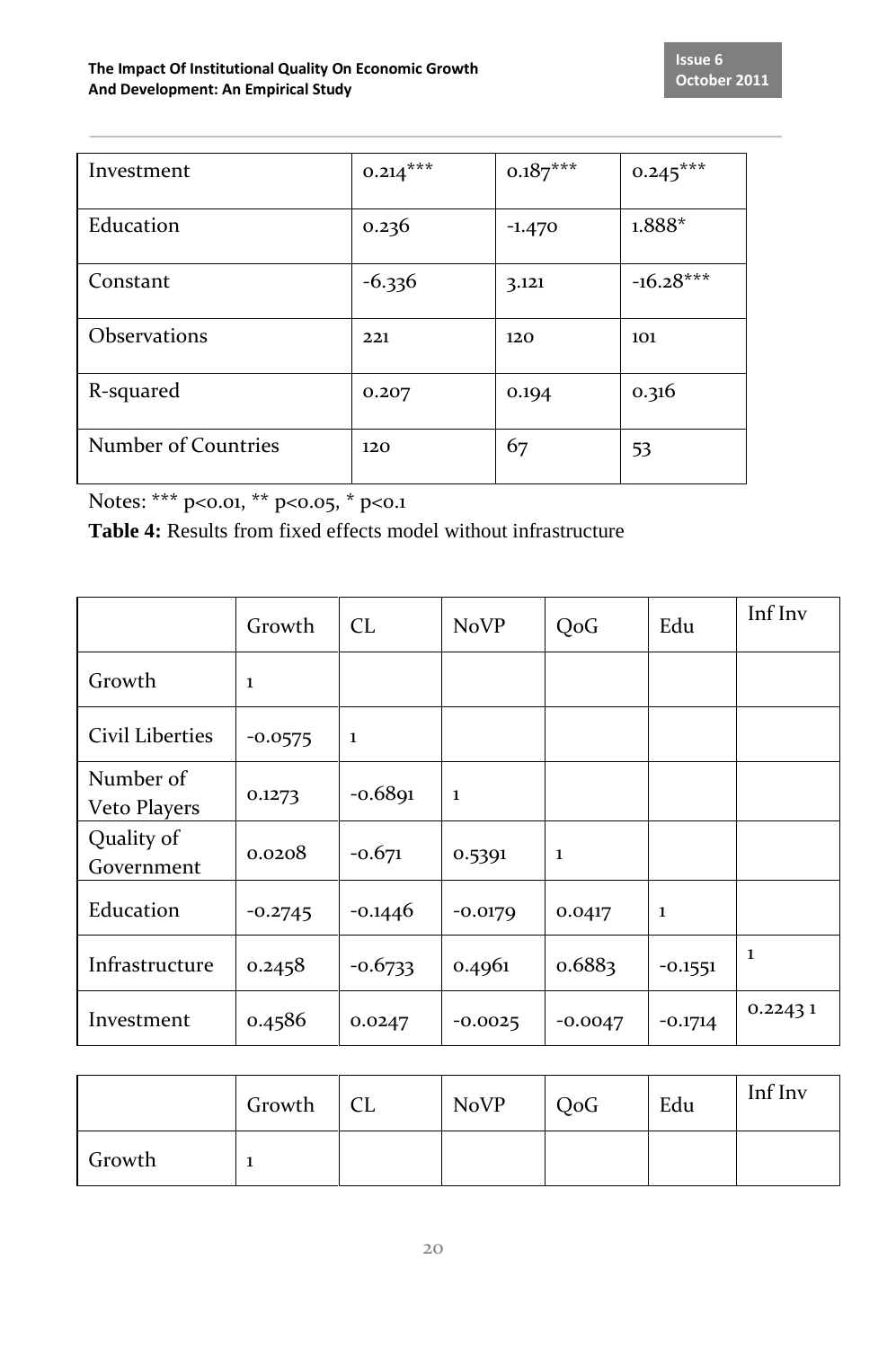| Civil Liberties           | $-0.0994$ | 1         |           |          |           |         |
|---------------------------|-----------|-----------|-----------|----------|-----------|---------|
| Number of<br>Veto Players | 0.1666    | $-0.5642$ | 1         |          |           |         |
| Quality of<br>Government  | 0.1396    | $-0.0443$ | 0.2611    | 1        |           |         |
| Education                 | $-0.4061$ | $-0.0595$ | $-0.1082$ | $-0.149$ | 1         |         |
| Infrastructure            | 0.4415    | $-0.2476$ | 0.19      | 0.1902   | 0.4269    | -1      |
| Investment                | 0.5208    | $-0.0321$ | 0.0651    | 0.0709   | $-0.3054$ | 0.48561 |

|                           | Growth    | CL        | <b>NoVP</b> | QoG       | Edu       | Inf Inv    |
|---------------------------|-----------|-----------|-------------|-----------|-----------|------------|
| Growth                    | 1         |           |             |           |           |            |
| Civil Liberties           | 0.0772    | 1         |             |           |           |            |
| Number of<br>Veto Players | 0.0214    | $-0.6516$ | 1           |           |           |            |
| Quality of<br>Government  | $-0.1896$ | $-0.6452$ | 0.4956      | 1         |           |            |
| Education                 | $-0.1692$ | $-0.2558$ | 0.0506      | 0.1575    | 1         |            |
| Infrastructure            | 0.0012    | $-0.5965$ | 0.5073      | 0.7012    | 0.0629    | 1          |
| Investment                | 0.3645    | 0.159     | $-0.1349$   | $-0.1372$ | $-0.0515$ | $-0.04891$ |

**Table 4** Correlation, a) All countries, b) Developed countries, c) Developing countries

#### Summary Statistics, All countries

|                                           | Variable | Obs. | Mean     | Std. Dev. | Min | Max |
|-------------------------------------------|----------|------|----------|-----------|-----|-----|
| Variables of Interest: Civil<br>Liberties |          | 425  | 3.770585 | 1.843124  |     |     |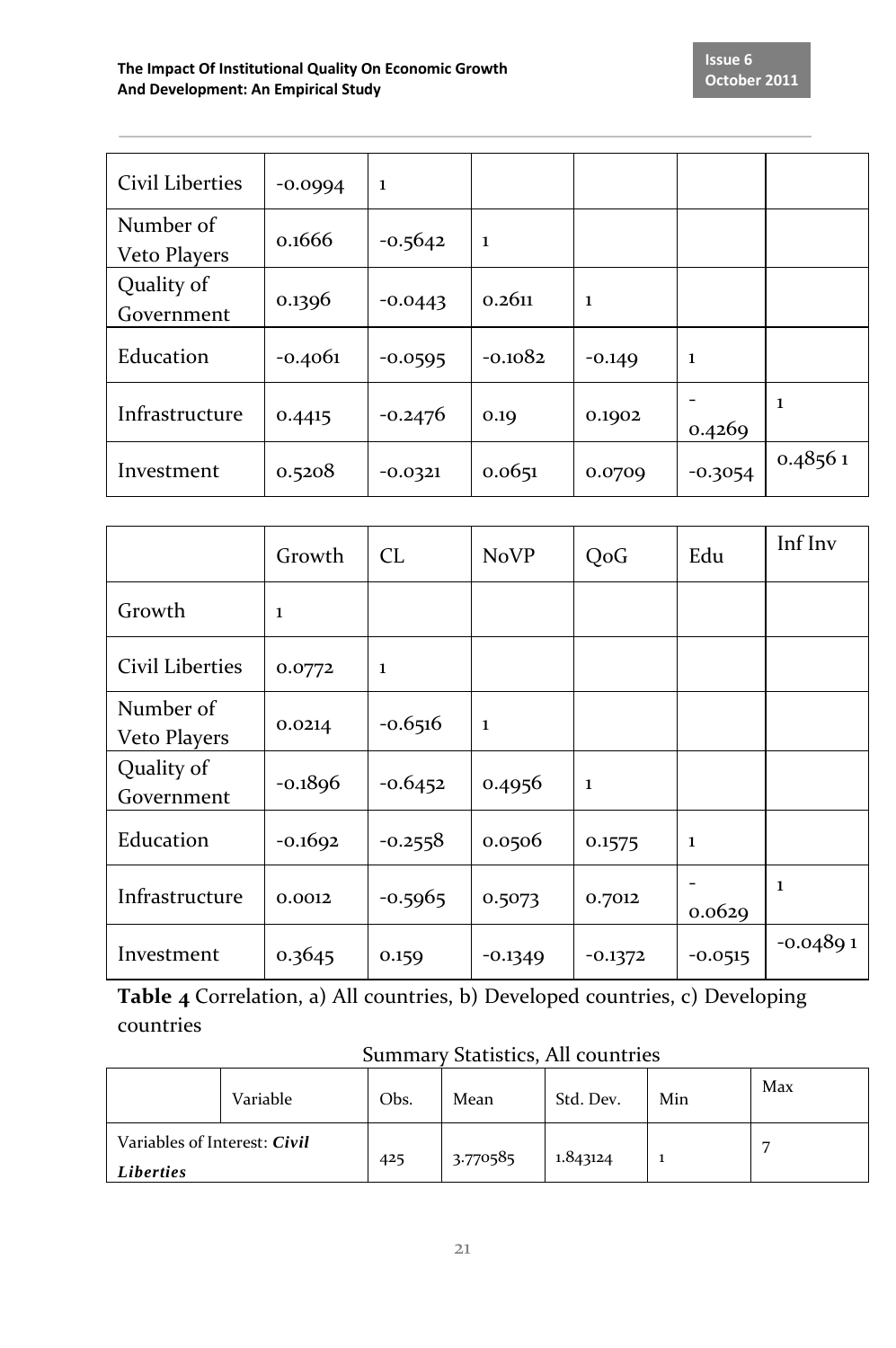| 9.4                                           |  |  |  |  |  |  |  |
|-----------------------------------------------|--|--|--|--|--|--|--|
|                                               |  |  |  |  |  |  |  |
| $\mathbf 1$                                   |  |  |  |  |  |  |  |
| 13.85329                                      |  |  |  |  |  |  |  |
| 8                                             |  |  |  |  |  |  |  |
| 4.478249                                      |  |  |  |  |  |  |  |
| 59.67432                                      |  |  |  |  |  |  |  |
| Summary Statistics, Developing Countries Only |  |  |  |  |  |  |  |
| Max                                           |  |  |  |  |  |  |  |
| $\overline{7}$                                |  |  |  |  |  |  |  |
| 9.4                                           |  |  |  |  |  |  |  |
| 0.6944445                                     |  |  |  |  |  |  |  |
| 13.37976                                      |  |  |  |  |  |  |  |
| 8                                             |  |  |  |  |  |  |  |
| 3.204981                                      |  |  |  |  |  |  |  |
| 59.67432                                      |  |  |  |  |  |  |  |
| Summary Statistics, Developed Countries Only  |  |  |  |  |  |  |  |
| Max                                           |  |  |  |  |  |  |  |
|                                               |  |  |  |  |  |  |  |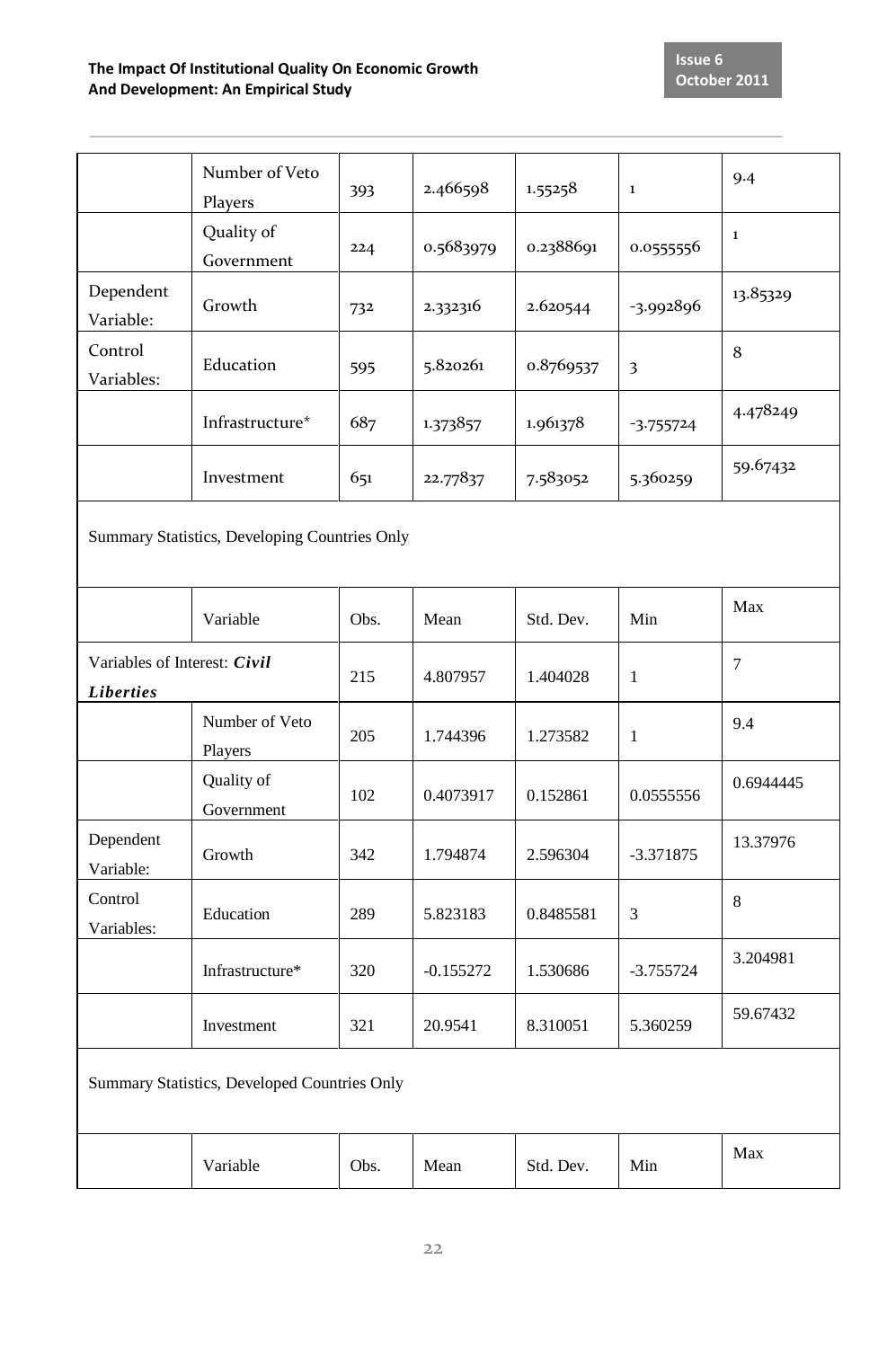| Variables of Interest: Civil<br><i>Liberties</i> |                           | 210 | 2.708515  | 1.622607  | 1           | 7        |
|--------------------------------------------------|---------------------------|-----|-----------|-----------|-------------|----------|
|                                                  | Number of Veto<br>Players | 188 | 3.254105  | 1.445098  | 1           | 7.8      |
|                                                  | Quality of<br>Government  | 122 | 0.7030097 | 0.213379  | 0.2222222   | 1        |
| Dependent<br>Variable:                           | Growth                    | 390 | 2.803611  | 2.553257  | $-3.992896$ | 13.85329 |
| Control<br>Variables:                            | Education                 | 306 | 5.817502  | 0.9043337 | 3.4         | 8        |
|                                                  | Infrastructure*           | 367 | 2.707158  | 1.15822   | $-1.973823$ | 4.478249 |
|                                                  | Investment                | 330 | 24.55288  | 6.327224  | 7.29257     | 58.96724 |

**Table 5:** Summary Statistics

#### **Conclusions**

The aim of this paper was twofold pointing at analyzing the impact of institutions on economic growth as well as examining if the eventual impact differs depending on development degree.

In order to perform this task, two econometric models and three institutional indicators were used. The institutional indicators employed were civil liberties, number of veto players and quality of government. The two models were based on the ordinary least square regression: one of them included fixed effects and the other a dummy to investigate differences depending on development status.

The results support the main hypothesis, that is institutional quality do impact in a positive way on economic growth. This is true for all three institutional indicators that were examined. The only difference between how developing and developed countries are affected by institutional quality is in the size of the impact, not in the direction of it. On a more specific level, out of the three institutional indicators, improved civil liberties seem to perform a greater effect on economic growth in developing countries, whereas the number of veto players assumes more importance for developed countries economies.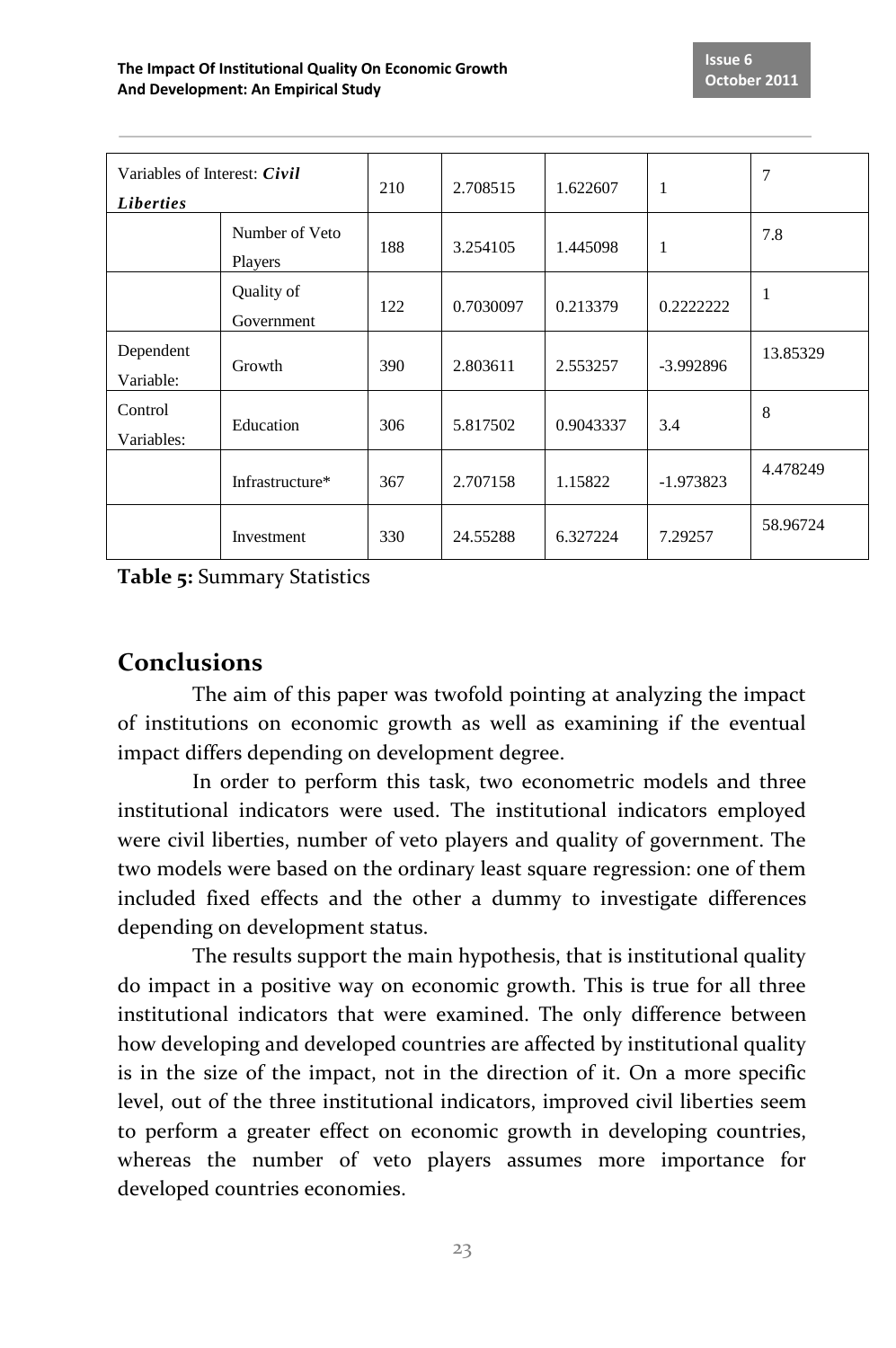The strategic implication to be drawn is that institutions do matter for growth. However, it must be considered that all the empirical researches aimed at investigating the relationship between institutions and economic growth have still to face at least two kinds of problem upstream. The first difficulty is related to the determination of good institutional quality indicators: the impressive number of indicators elaborated by multilateral organizations, risk-rating agencies, academic institutions and nongovernmental organizations, in fact, present ambiguous results stemming from endogenous variables or collinearity between them and they often lack a theoretical framework linking the indicator to previously defined institutional quality criteria. In addition to this, most of them just refer to the socio-political sphere neglecting the administrative one due to the impossibility to decline in a cross-country homogenous way variables pertaining to the various legal and juridical systems. The second problem is then represented by the definition of growth itself. Economic growth, in fact, is currently associated with GDP per capita, a useful tool to approximate growth trends easily comparable among countries and for these reasons for a long time worldwide accepted as indicator for well-being and development too. However, since the times are changed and the choice of any indicator is never neutral, policies aimed at merely increasing GDP levels may fail to meet social and policy objectives linked to well-being and sustainability, not to mention other GDP well recognized limits such as insensitivity to the distribution of income and inability to count goods and services with no market. Unfortunately finding new tools is not an easy task and the debate is still on. One thing is for sure, that is "we cannot face the challenges of the future with tools from the past<sup>12"</sup>

## **References:**

l

[1] La Porta R, F. Lopez De Silanes, A. Shleifer And R Vishny, (1997), *"Legal Determinants of External Finance"*, Journal Finance, vol.52, number 3 pag. 1131-1150.

<sup>&</sup>lt;sup>12</sup> Josè Manuel Barroso closing the "Beyond GDP" Conference held in Brussels in November 2007.